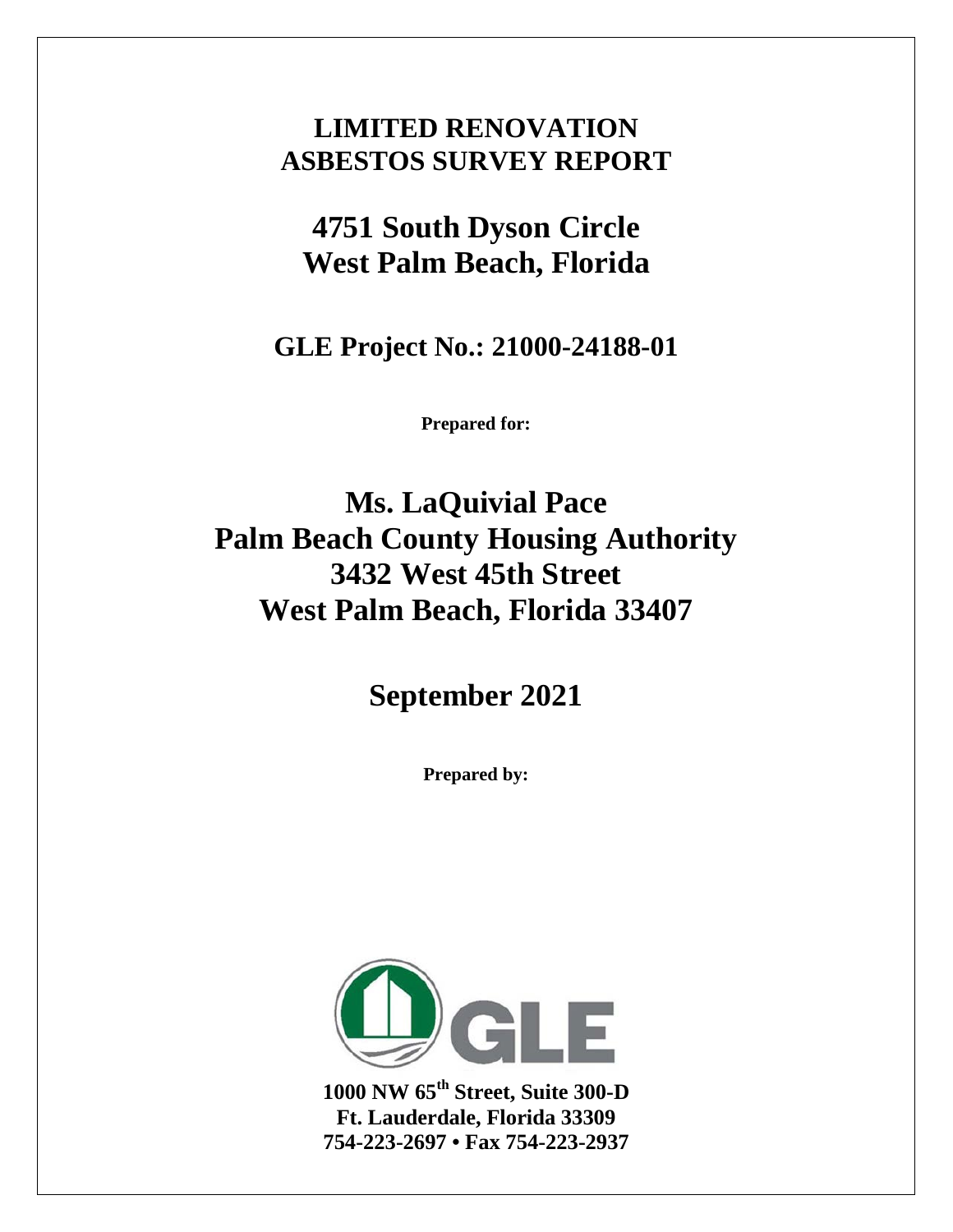

September 27, 2021

Ms. LaQuivial Pace Palm Beach County Housing Authority 3432 West 45th Street West Palm Beach, Florida 33407

#### **RE: Limited Renovation Asbestos Survey Report 4751 South Dyson Circle West Palm Beach, Florida**

GLE Project No.: 21000-24188-01

Dear Ms. Pace:

GLE Associates, Inc. (GLE) performed a limited renovation survey for asbestos-containing materials (ACM) on June 22, 2021, at 4751 South Dyson circle located in West Palm Beach, Florida. The survey was performed by Mr. Joshua Veltri with GLE. This report outlines the sampling and testing procedures, and presents the results along with our conclusions and recommendations.

GLE appreciates the opportunity to serve as your consultant on this project. If you should have any questions, or if we can be of further service, please do not hesitate to call.

Sincerely, **GLE Associates, Inc.**

Project Manager President

Joshua Veltri Robert B. Greene, PE, PG, CIH, LEED AP Florida LAC# EA 0000009

#### JMV/RBG/el

H:\Work\ASB\21000\24188 PBCHA - 4695 S. Dyson Cir. ACM-LBP Survey\Report\ACM\ACM SurveyReport -PBCHA - 4751 S. Dyson Circle Rev.doc

GLE Associates, Inc.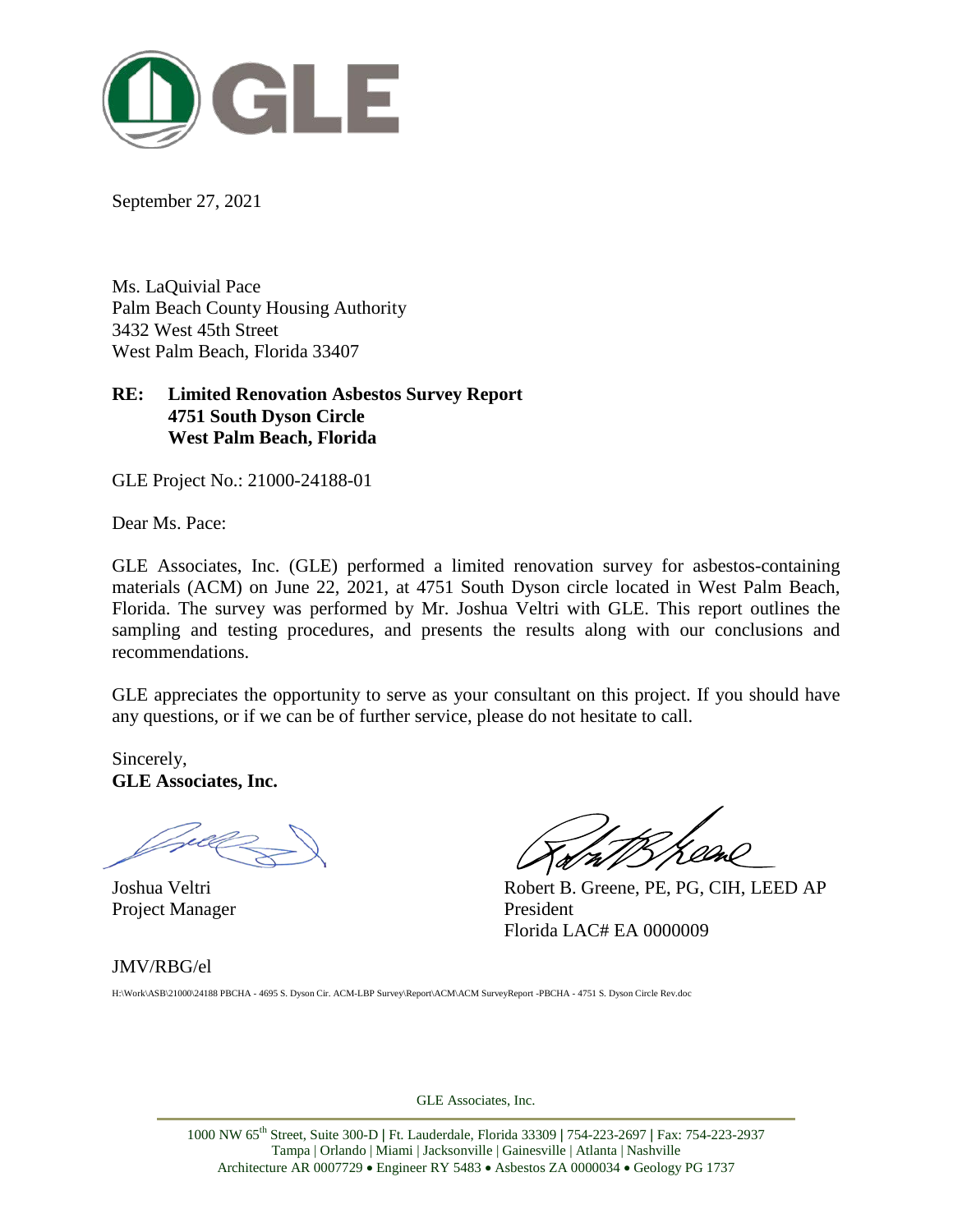### **TABLE OF CONTENTS**

| 1.0 |                   |                                                                                                                                                                                                                                                                                                                                                                                                                                                                                                                                                             |  |  |  |  |  |  |  |
|-----|-------------------|-------------------------------------------------------------------------------------------------------------------------------------------------------------------------------------------------------------------------------------------------------------------------------------------------------------------------------------------------------------------------------------------------------------------------------------------------------------------------------------------------------------------------------------------------------------|--|--|--|--|--|--|--|
|     | 1.1               | $\label{eq:1} \text{Introduction} \underset{\text{num}{\text{min}}}{\text{min}} \quad \text{min} \quad \text{min} \quad \text{min} \quad \text{min} \quad \text{min} \quad \text{min} \quad \text{min} \quad \text{min} \quad \text{min} \quad \text{min} \quad \text{min} \quad \text{min} \quad \text{min} \quad \text{min} \quad \text{min} \quad \text{min} \quad \text{min} \quad \text{min} \quad \text{min} \quad \text{min} \quad \text{min} \quad \text{min} \quad \text{min} \quad \text{min} \quad \text{min} \quad \text{min} \quad \text{min}$ |  |  |  |  |  |  |  |
|     | 1.2               |                                                                                                                                                                                                                                                                                                                                                                                                                                                                                                                                                             |  |  |  |  |  |  |  |
| 2.0 |                   |                                                                                                                                                                                                                                                                                                                                                                                                                                                                                                                                                             |  |  |  |  |  |  |  |
|     | 2.1               |                                                                                                                                                                                                                                                                                                                                                                                                                                                                                                                                                             |  |  |  |  |  |  |  |
|     | $2.2^{\circ}$     | Identified Suspect Asbestos-Containing Materials [11] Materials 2                                                                                                                                                                                                                                                                                                                                                                                                                                                                                           |  |  |  |  |  |  |  |
|     |                   | Table 2.2-1 – Summary of Homogeneous Sampling Areas                                                                                                                                                                                                                                                                                                                                                                                                                                                                                                         |  |  |  |  |  |  |  |
| 3.0 |                   |                                                                                                                                                                                                                                                                                                                                                                                                                                                                                                                                                             |  |  |  |  |  |  |  |
|     |                   | 3.1 General 2000 Contra 2000 Contra 2000 Contra 2000 Contra 2000 Contra 2000 Contra 2000 Contra 2000 Contra 2000 Contra 2000 Contra 2000 Contra 2000 Contra 2000 Contra 2000 Contra 2000 Contra 2000 Contra 2000 Contra 2000 C                                                                                                                                                                                                                                                                                                                              |  |  |  |  |  |  |  |
|     | 3.2               | Specific 5                                                                                                                                                                                                                                                                                                                                                                                                                                                                                                                                                  |  |  |  |  |  |  |  |
| 4.0 |                   | LIMITATIONS AND CONDITIONS Entertainment and the conditions of the conditions of the conditions of the conditions of the conditions of the conditions of the conditions of the conditions of the conditions of the conditions                                                                                                                                                                                                                                                                                                                               |  |  |  |  |  |  |  |
|     | <b>APPENDICES</b> |                                                                                                                                                                                                                                                                                                                                                                                                                                                                                                                                                             |  |  |  |  |  |  |  |

Appendix A – Analytical Results and Chain of Custody Appendix B – Personnel and Laboratory Certifications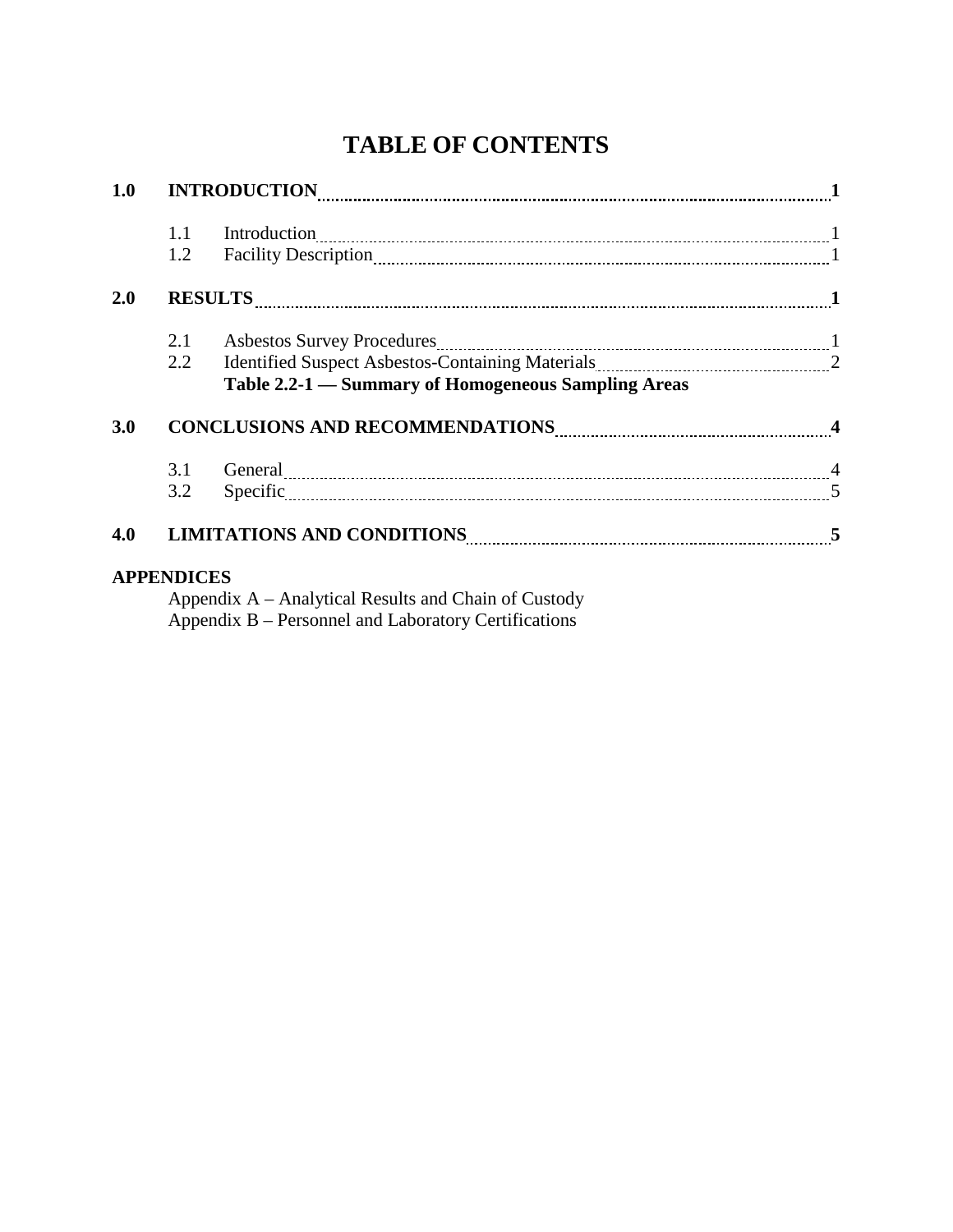#### **1.0 INTRODUCTION**

#### **1.1 INTRODUCTION**

The purpose of this limited renovation survey was to identify accessible asbestos-containing materials (ACMs) and their general locations within 4751 South Dyson Circle in West Palm Beach, Florida. The survey was limited to the interior and exterior of unit 4751 only. The survey was conducted pursuant to National Emission Standards for Hazardous Air Pollutants (NESHAP, 40 CFR 61) requirements, associated with the scheduled Renovation plans. The survey was performed on June 22, 2021, by Mr. Joshua Veltri, an Environmental Protection Agency/Asbestos Hazard Emergency Response Act (EPA/AHERA) accredited inspector. The scope of this survey did not include demolition of any building components, evaluation of architectural plans, or the quantification of materials for abatement purposes, or removal cost estimating.

#### **1.2 FACILITY DESCRIPTION**

| <b>Facility Type:</b>     | Residential                                          |
|---------------------------|------------------------------------------------------|
| <b>Construction Date:</b> | Unknown                                              |
| Number of Floors:         | 2                                                    |
| <b>Exterior</b>           |                                                      |
| Floor Support:            | Concrete Slab on Grade                               |
| Wall Support:             | Concrete Block (CMU)                                 |
| <b>Exterior Finish:</b>   | Paint, Stucco                                        |
| Roof System Type:         | <b>Asphalt Shingles</b>                              |
| <b>Interior</b>           |                                                      |
| Wall Substrate:           | Drywall and Joint Compound                           |
| Wall Finishes:            | Paint, Ceramic Tile                                  |
| <b>Floor Finishes:</b>    | Vinyl Floor Tile                                     |
| Ceiling System:           | Drywall and Joint Compound, Suspended Ceiling System |
| <b>Ceiling Finishes:</b>  | Paint, Texture, Suspended Ceiling Tiles              |

A summary of the facility investigated is outlined in the table below.

#### **2.0 RESULTS**

#### **2.1 ASBESTOS SURVEY PROCEDURES**

The survey was performed by visually observing accessible areas within the scope of work. An EPA/AHERA accredited inspector performed the visual observations (refer to Appendix B for personnel qualifications).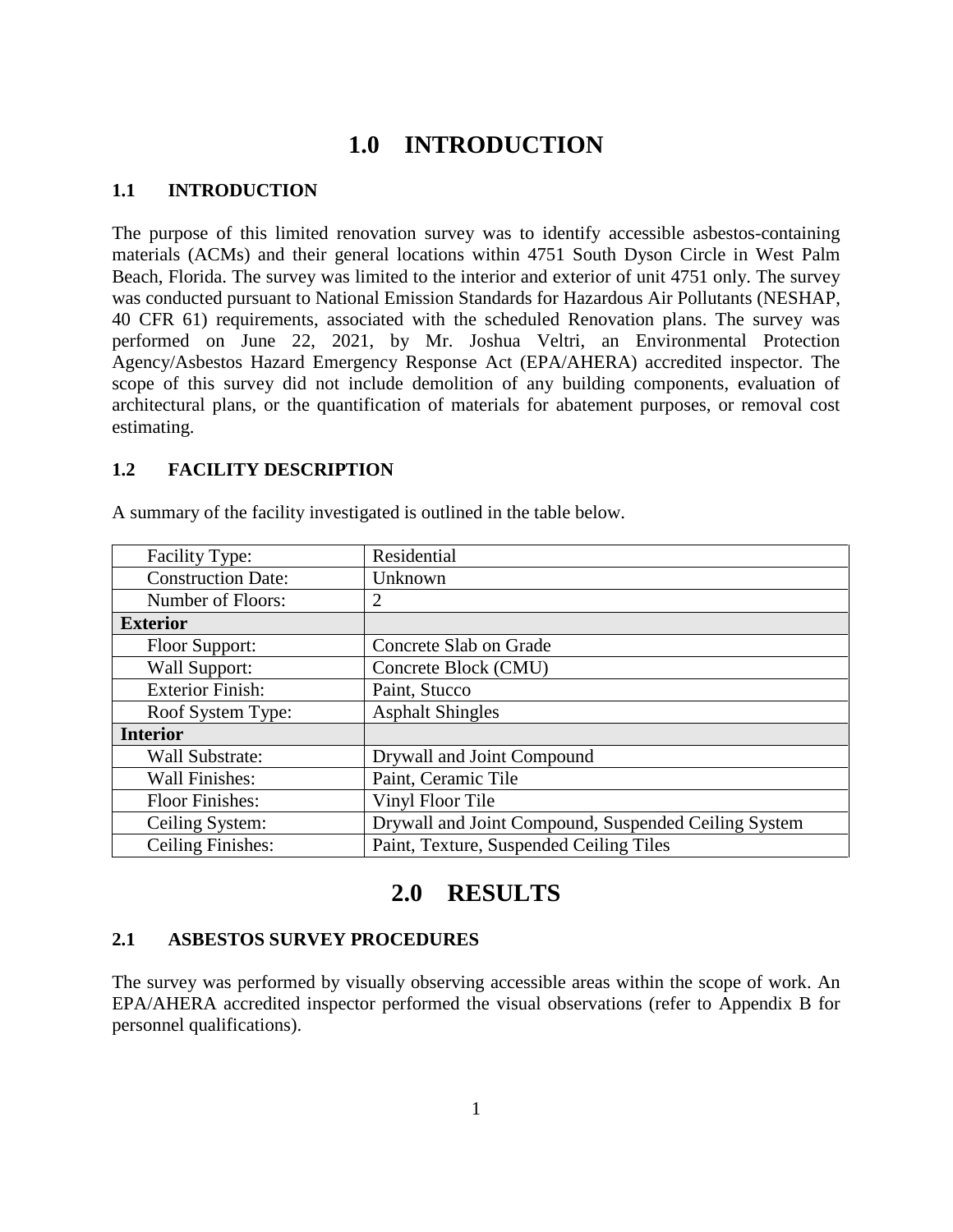After the overall visual survey was completed, representative sampling areas were determined. The surveyor delineated homogeneous areas of suspect materials and samples of each material were obtained, in general accordance with regulations as established by the Occupational Safety and Health Administration (OSHA) and NESHAP. The field surveyor determined sample locations based on previous experience. Both friable and non-friable materials were sampled. A friable material is one that can be crushed when dry by normal hand pressure. This survey did not include the demolition of building components to access suspect material.

After completion of the fieldwork, the samples were delivered to GLE's National Voluntary Laboratory Accreditation Program (NVLAP) accredited laboratory for analysis. The samples were analyzed by Polarized Light Microscopy (PLM) coupled with dispersion staining, in general accordance with EPA-600/R-93/116. Utilizing this procedure, the various asbestos minerals (chrysotile, amosite, crocidolite, actinolite, tremolite, and anthophyllite) can be determined. The percentages of asbestos minerals in the samples were visually determined by the microscopist. Please note that the EPA designates all materials containing greater than one percent asbestos as an "asbestos-containing material" (ACM).

Regulated Asbestos-Containing Material (RACM) is defined as (a) Friable asbestos materials, (b) Category I non-friable ACM that has become friable, (c) Category I non-friable ACM that will be or has been subjected to sanding, grinding, cutting, or abrading, or (d) Category II nonfriable ACM that has a high probability of becoming or has become crumbled, pulverized, or reduced to powder by the forces expected to act on the material in the course of demolition or renovation operations regulated by this subpart.

Category I and Category II non-friable ACM, as defined by the EPA:

- Category I non-friable ACM means asbestos-containing packings, gaskets, resilient floor covering, asphalt roofing products, and pliable sealants and mastics that are in good condition and not friable, containing more than one percent asbestos, as determined using the method specified in Appendix E, Subpart E, 40 CFR Part 763, Section 1, PLM.
- Category II non-friable ACM means any material, excluding Category I nonfriable ACM, containing more than 1 percent asbestos as determined using the methods specified in Appendix E, Subpart E, 40 CFR Part 763 Section 1, PLM that, when dry, cannot be crumbled, pulverized, or reduced to powder by hand pressure.

#### **2.2 IDENTIFIED SUSPECT ASBESTOS-CONTAINING MATERIALS**

A total of thirty-six (36) samples of suspect building materials were collected from the facility during the survey, representing twelve (12) different identified homogeneous areas. The results of the laboratory analyses are included in Appendix A.

**A summary of the homogenous sampling areas of suspect ACM determined to be present is outlined in the following table.**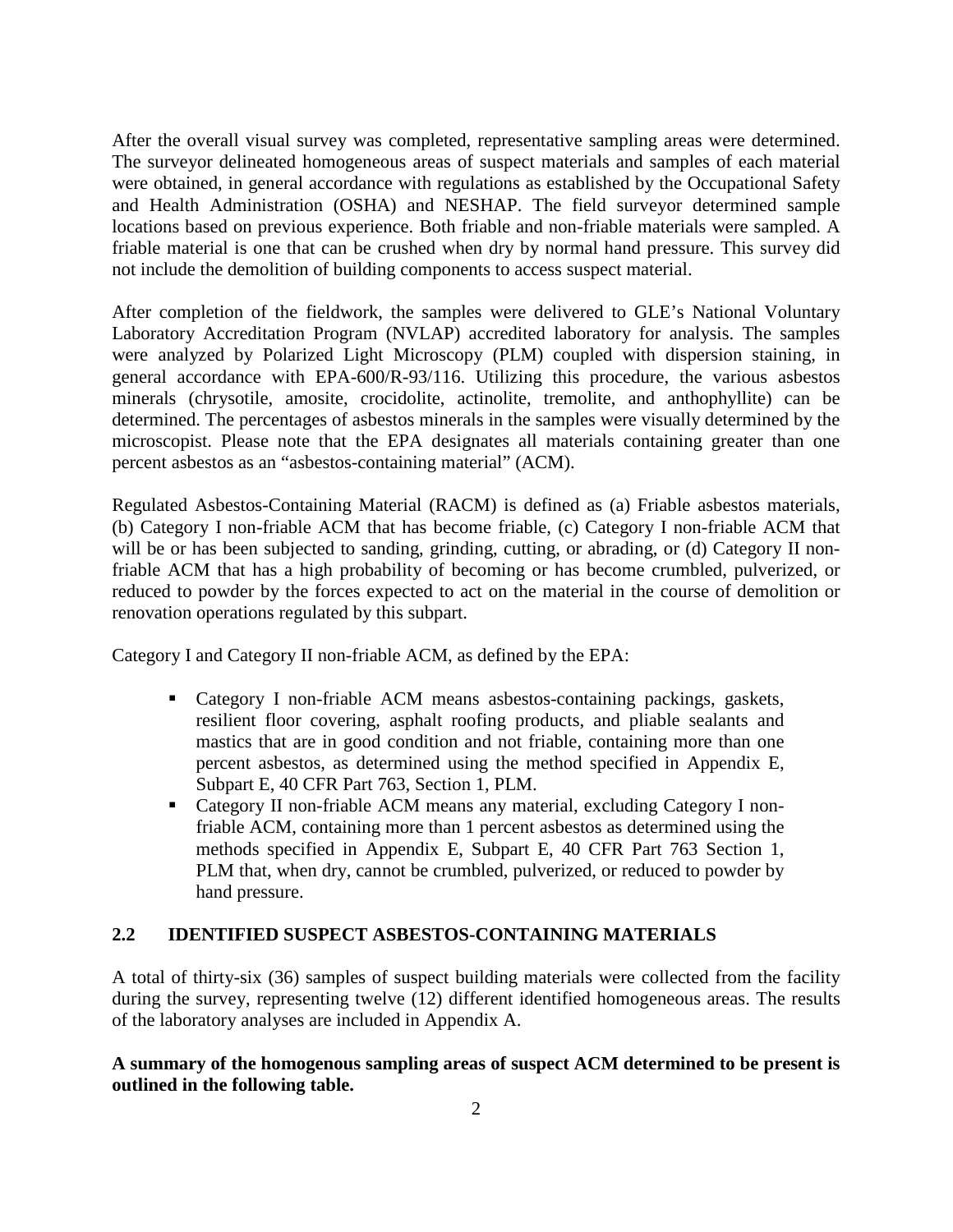|                                                                                                                                                                                                                                       | TABLE 2.2-1: SUMMARY OF HOMOGENEOUS SAMPLING AREAS<br>4751 SOUTH DYSON CIRCLE - WEST PALM BEACH, FLORIDA |                                                           |           |                                                                  |               |               |             |  |
|---------------------------------------------------------------------------------------------------------------------------------------------------------------------------------------------------------------------------------------|----------------------------------------------------------------------------------------------------------|-----------------------------------------------------------|-----------|------------------------------------------------------------------|---------------|---------------|-------------|--|
| # OF SAMPLES<br><b>HOMOGENEOUS MATERIAL</b><br><b>FRIABILITY</b><br><b>HOMOGENEOUS MATERIAL</b><br><b>APPROXIMATE</b><br>HA#<br>% ASBESTOS*<br>(F/NF)<br><b>DESCRIPTION</b><br><b>COLLECTED</b><br><b>LOCATION</b><br><b>QUANTITY</b> |                                                                                                          |                                                           |           |                                                                  |               |               |             |  |
| $CT-01$                                                                                                                                                                                                                               | White Dot Furrow 2'x2' Ceiling Tiles                                                                     | Kitchen                                                   | F         | ND                                                               | $\mathcal{E}$ | <b>NIS</b>    | <b>NA</b>   |  |
| $DW-01$                                                                                                                                                                                                                               | White Drywall with Joint Compound                                                                        | Walls throughout and Ceiling<br>throughout except kitchen | <b>NF</b> | Drywall – ND<br>Joint Compound - 5% C<br>Composite Total - <1% C | 3             | 3,200 SF      | <b>NA</b>   |  |
| <b>FT-01</b>                                                                                                                                                                                                                          | Tan 12"x12" Floor Tile with Tan and<br><b>Black Mastic/1<sup>st</sup> Floor</b>                          | 1 <sup>st</sup> Floor throughout                          | <b>NF</b> | $Tile - ND$<br>Mastic $-5\%$ C                                   | 3             | 620 SF        | <b>CATI</b> |  |
| $FT-02$                                                                                                                                                                                                                               | Tan 12"x12" Floor Tile with Tan<br>Mastic/ $2nd$ Floor                                                   | $2nd$ Floor Throughout and<br><b>Staircase Landing</b>    | <b>NF</b> | <b>ND</b>                                                        | 3             | <b>NIS</b>    | <b>NA</b>   |  |
| <b>FT-03</b>                                                                                                                                                                                                                          | White 12"x12" Floor Tile (Second<br>Layer) with Black Mastic/2 <sup>nd</sup> Floor                       | $2nd$ Floor Throughout and<br><b>Staircase Landing</b>    | NF        | Tile $-7\%$ C<br>Black Mastic $-5\%$ C<br>Yellow Mastic - ND     | 3             | <b>480 SF</b> | <b>CATI</b> |  |
| $M-01$                                                                                                                                                                                                                                | Brown Vinyl Stair Tread with Tan Mastic                                                                  | Staircase                                                 | <b>NF</b> | ND                                                               | 3             | <b>NIS</b>    | <b>NA</b>   |  |
| $M-02$                                                                                                                                                                                                                                | White Ceramic Wall Tile and Float                                                                        | Walls in Restroom                                         | <b>NF</b> | <b>ND</b>                                                        | 3             | <b>NIS</b>    | <b>NA</b>   |  |
| $M-0.3$                                                                                                                                                                                                                               | White Window Caulking                                                                                    | <b>Exterior Windows</b>                                   | <b>NF</b> | ND                                                               | 3             | <b>NIS</b>    | <b>NA</b>   |  |
| $PCT-01$                                                                                                                                                                                                                              | White Popcorn Ceiling Texture                                                                            | Ceiling throughout except<br>kitchen                      | NF        | ND                                                               | 3             | <b>NIS</b>    | <b>NA</b>   |  |
| PL-01                                                                                                                                                                                                                                 | Gray Exterior Stucco                                                                                     | <b>Exterior Walls</b>                                     | <b>NF</b> | <b>ND</b>                                                        | 3             | <b>NIS</b>    | <b>NA</b>   |  |
| $RF-01$                                                                                                                                                                                                                               | <b>Black Roof Flashing</b>                                                                               | Roof Edges                                                | NF        | ND                                                               | 3             | <b>NIS</b>    | <b>NA</b>   |  |
| $RS-01$                                                                                                                                                                                                                               | Gray 3-Tab Roof Shingle with Black Felt<br>Paper                                                         | Roof Field                                                | NF        | ND                                                               | 3             | <b>NIS</b>    | <b>NA</b>   |  |

| <b>ASBESTOS CONTENT</b><br>Expressed as percent | * = The facility owner has the option of point-counting by Polarized Light Microscopy (PLM) those RACM whose asbestos content is less than<br>10% in order to more accurately determine the asbestos content therein. |                                                                                        |  |                      |                                                                                      |                  |                   |               |
|-------------------------------------------------|-----------------------------------------------------------------------------------------------------------------------------------------------------------------------------------------------------------------------|----------------------------------------------------------------------------------------|--|----------------------|--------------------------------------------------------------------------------------|------------------|-------------------|---------------|
| <b>FRIABILITY</b>                               | $F =$ Friable Material<br>$NF = Non-Friable Material$                                                                                                                                                                 |                                                                                        |  |                      |                                                                                      |                  |                   |               |
| <b>ACM CATEGORY</b>                             | $RACM = Regulated ACM$                                                                                                                                                                                                | $CAT I = C \text{ategory I non-friable ACM}$<br>$CAT II = Category II$ non-friable ACM |  |                      |                                                                                      |                  |                   |               |
|                                                 | $PC = Results$ based on Point-Count analysis                                                                                                                                                                          |                                                                                        |  |                      | TEM NOB = Transmission Electron Microscopy of Non-Friable Organically Bound Material |                  |                   |               |
| <b>ABBREVIATIONS:</b>                           | $NA = Not Applicable$                                                                                                                                                                                                 | $ND = None$ Detected                                                                   |  | $NIS = Not in Score$ |                                                                                      | $C =$ Chrysotile |                   | $A = Amosite$ |
|                                                 | $HA = Homogeneous Area$                                                                                                                                                                                               | $SF = Square$ Feet                                                                     |  | $LF = Linear$ Feet   |                                                                                      |                  | $CF = Cubic$ Feet |               |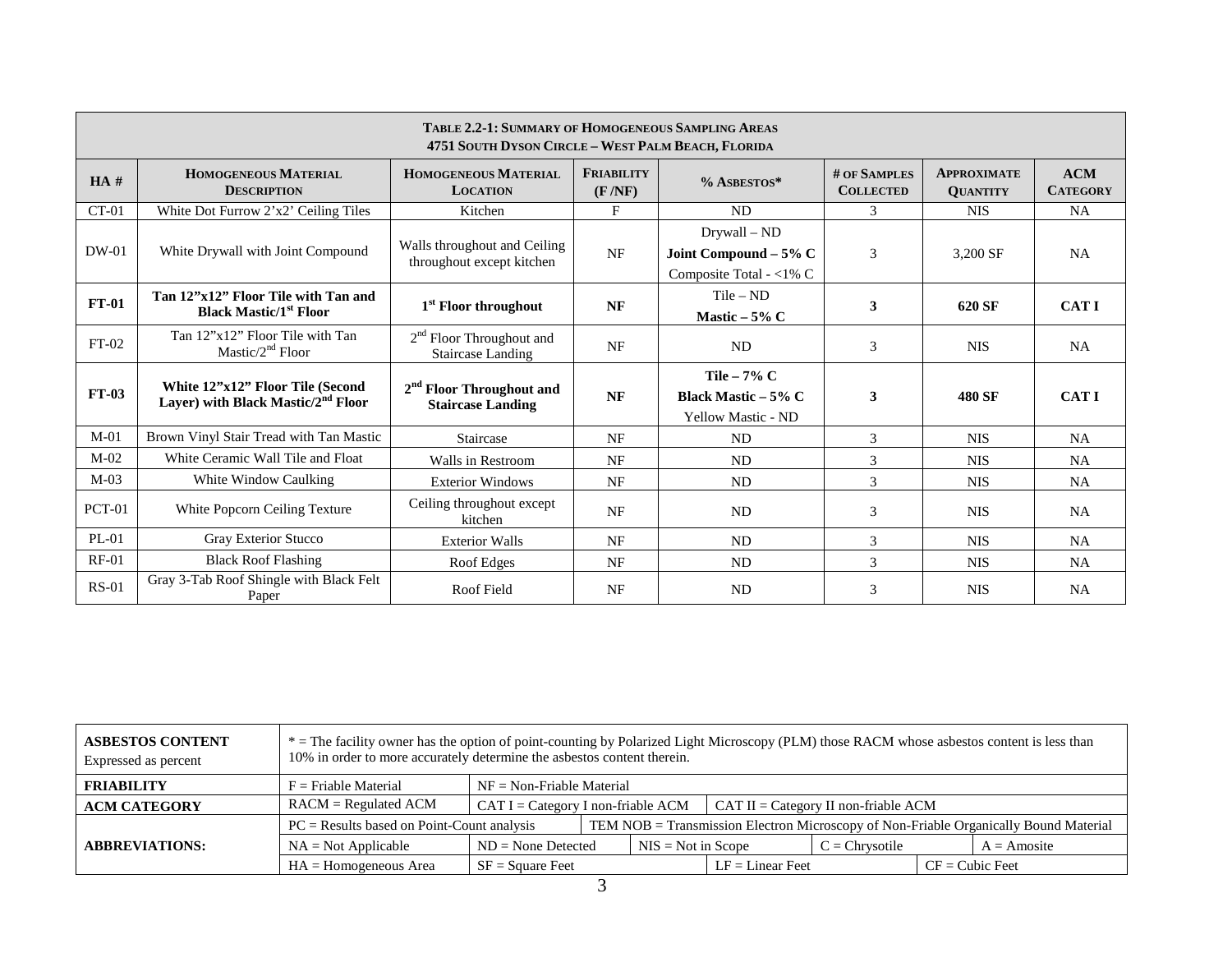#### **3.0 CONCLUSIONS AND RECOMMENDATIONS**

#### **3.1 GENERAL**

#### **Asbestos-containing materials (ACMs) were identified in the scope of this survey. General and specific conclusions and recommendations are provided below.**

The EPA, OSHA and the State of Florida have promulgated regulations dealing with asbestos. For commercial building owners, the EPA NESHAP (40 CFR 61) regulations require removal of RACM, prior to conducting activities which might disturb the material. They also deal with notification, handling and disposal of asbestos.

The EPA recommends that an Operations and Maintenance (O&M) Program be developed for any facilities with ACM, and this Program should address all ACM (known and/or assumed) present. The O&M Program establishes notification and training requirements along with special procedures for working around the ACM. The O&M Program would remain in effect until all asbestos is removed.

Category I and Category II non-friable materials, as defined by the EPA, may remain within a facility during demolition with no potential cessation of work, provided they remain non-friable and the appropriate engineering controls (i.e., wet methods) are utilized, with the resulting waste disposed of as asbestos-containing waste. However, there is no guarantee that these materials will remain non-friable. If the materials become friable, then they are classified as RACM. Additionally, local jurisdictions may have more stringent interpretations regarding classification of these materials.

RACM, as defined by the EPA, must be removed prior to renovation or demolition activities that may disturb the materials.

The OSHA regulations deal with employee exposure to airborne asbestos fibers. The regulations restrict employee exposure, and require special monitoring, training and handling procedures when dealing with asbestos. Additionally, OSHA has regulations that may supersede the EPA regulations. In order to protect the worker, OSHA has established a permissible exposure limit (PEL), which limits employee exposure to airborne fiber concentrations. OSHA requires objective evidence that the PEL will not be exceeded, as justification that personal air monitoring and engineering controls will not be required. OSHA has also established rules requiring the containerization and labeling of asbestos waste.

The State regulations require that anyone involved in asbestos consulting activities be a licensed asbestos consultant and that anyone involved in asbestos abatement, with the exception of roofing materials, be a licensed asbestos abatement contractor.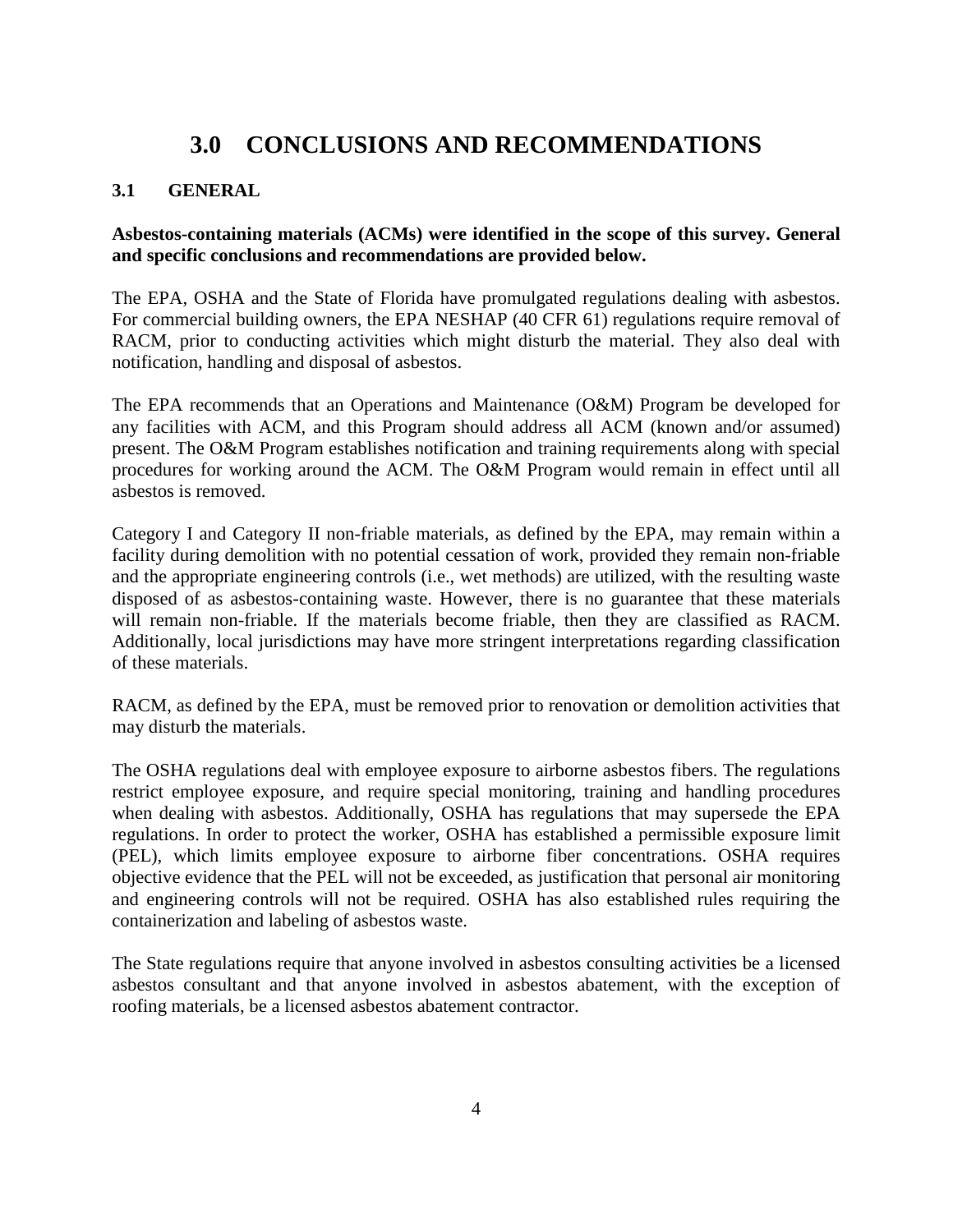#### **3.2 SPECIFIC**

#### **FT-01 Tan 12"x12" Floor Tile with Tan and Black Mastic/1st Floor FT-03 White 12"x12" Floor Tile (Second Layer) with Black Mastic/2nd Floor**

These materials are defined by the EPA as a Category I non-friable materials. These materials do not appear to present a significant issue, as observed, at the time of the survey. We recommend that the identified ACM be maintained as part of an O&M Program and periodically monitored for any changes in condition. Additionally, we recommend that a licensed asbestos abatement contractor properly remove and dispose of the ACM prior to conducting renovation activities that might disturb the ACM.

#### **DW-01 Drywall System**

The drywall system sample constituents were reported as "no asbestos detected" for the drywall and greater than one percent  $($  > one percent) asbestos for the joint compound. Composite sample analyses (combining the drywall and joint compound constituents) were reported as less than or equal to one percent asbestos. These drywall system samples are classified by the EPA as nonasbestos-containing materials, when the samples are represented as a system composite with asbestos content of less than or equal to one percent asbestos. However, OSHA regulations offer differing opinions regarding the status of drywall joint compound when subjected to disturbance. Therefore, GLE recommends that the material be considered for removal by a licensed asbestos abatement contractor prior to disturbance (i.e. removal, sanding, cutting, etc.) as part of a renovation project. However, if maintained wet, the material may remain in-place during renovation and/or demolition activities provided sufficient documentation is obtained indicating personnel performing work are not exposed to asbestos fiber levels above OSHA's PEL of 0.1 fibers per cubic centimeter (f/cc). This documentation may be obtained by performing air monitoring as required by OSHA.

#### **4.0 LIMITATIONS AND CONDITIONS**

As a result of previous renovations, there may be hidden materials, such as floor tile, sheet vinyl flooring, insulation, etc. These materials may be found in various areas hidden under existing flooring materials or in wall cavities. Any materials found during construction activities, either not addressed in this survey report, or similar to the ACM identified in this survey report should be assumed to be ACM until sampling and analysis documents otherwise.

Because of the hidden nature of many building components (i.e. within mechanical chases), it may be impossible to determine if all of the suspect building materials have been located and subsequently tested. Destructive testing in some instances is not a viable option. We cannot, therefore, guarantee that all potential ACM has been located. For the same reasons, estimates of quantities and/or conditions are subject to readily apparent situations, and our findings reflect this condition. We do warrant, however, that the investigations and methodology reflect our best efforts based upon the prevailing standard of care in the environmental industry.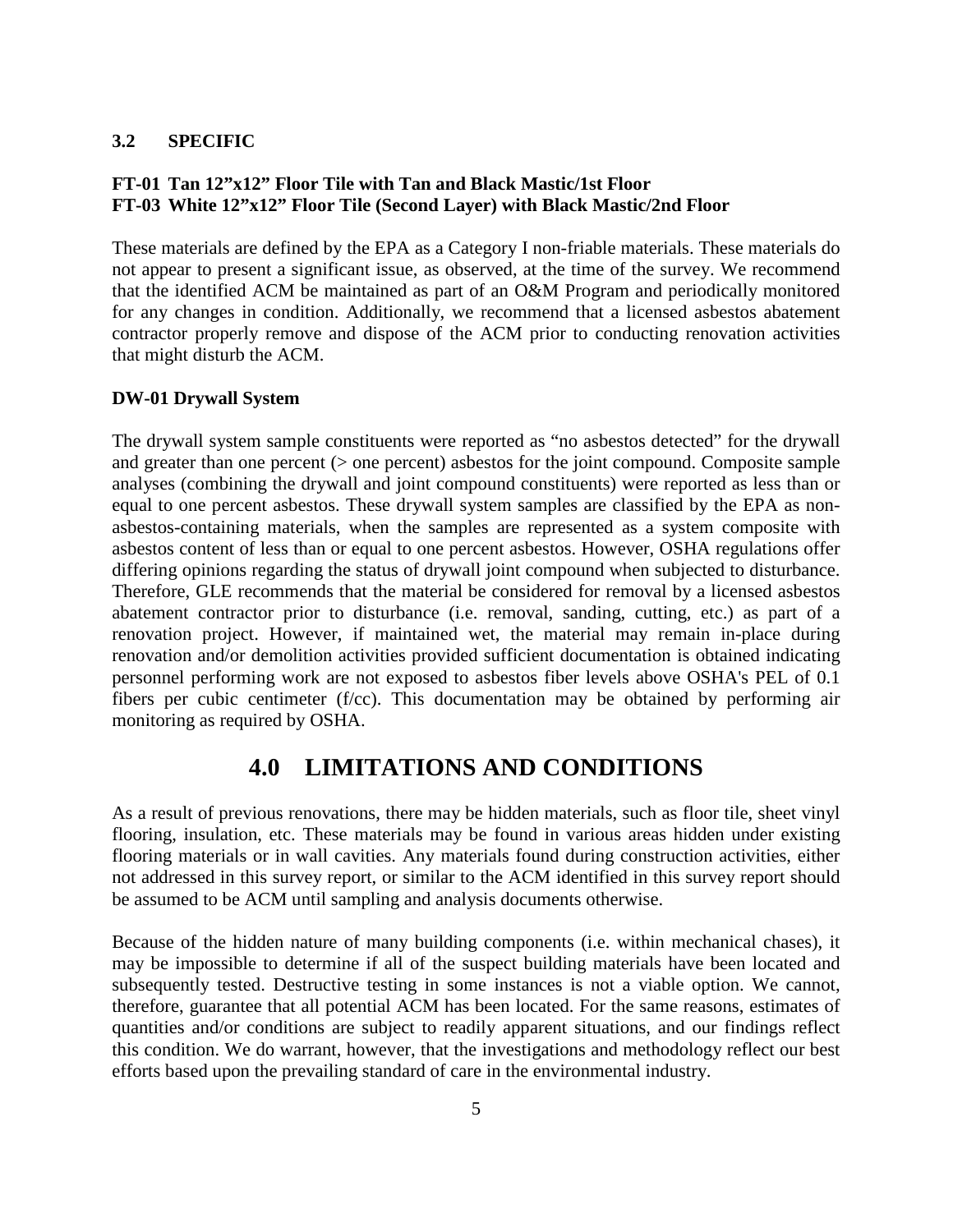The information contained in this report was prepared based upon specific parameters and regulations in force at the time of this report. The information herein is only for the specific use of the client and GLE. GLE accepts no responsibility for the use, interpretation, or reliance by other parties on the information contained herein, unless prior written authorization has been obtained from GLE.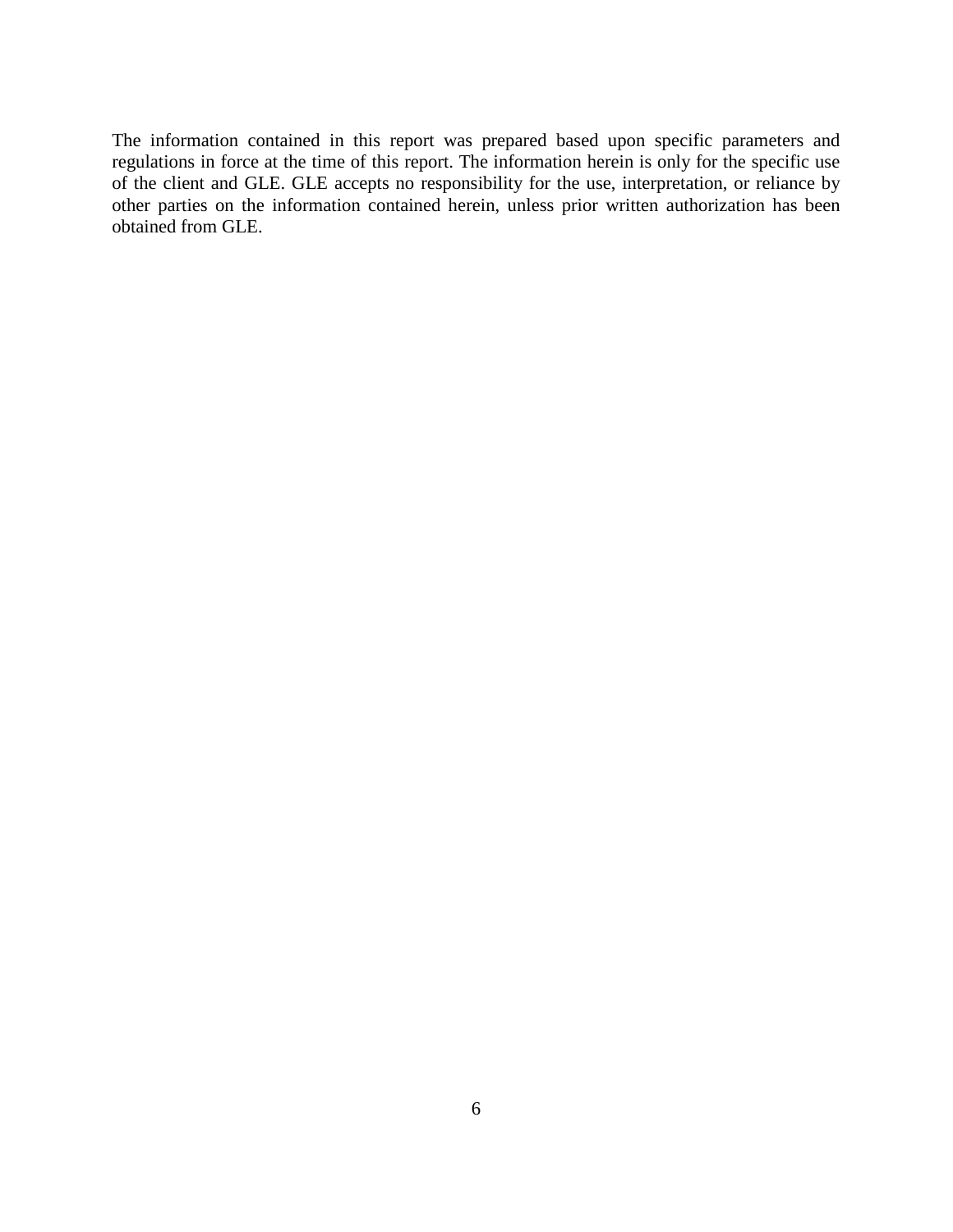**APPENDIX A Analytical Results and Chain of Custody**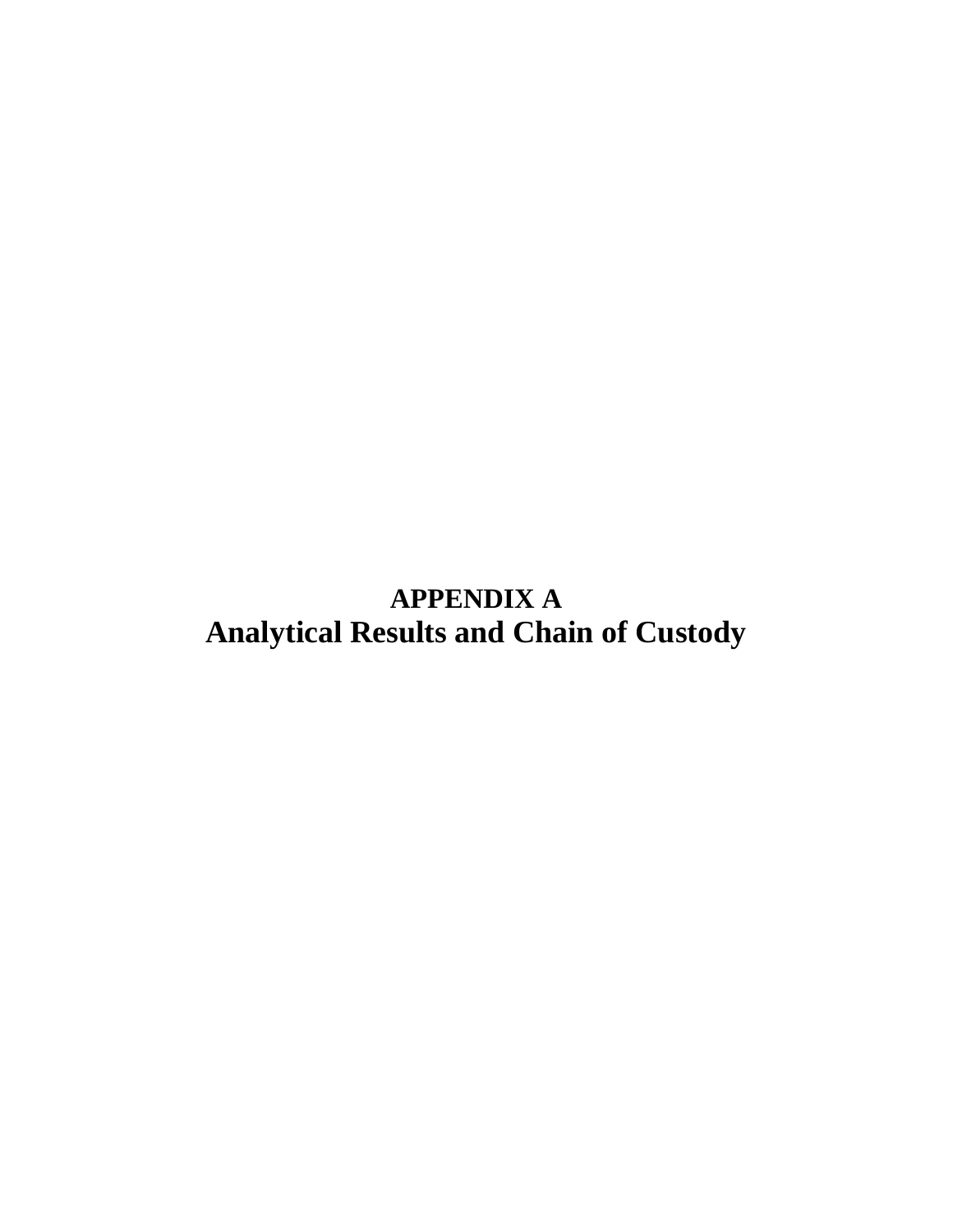#### **PBCHA; 4751 Dyson Circle**

21000-24188

| <b>Sample</b>                                                                                                                               | <b>Sample Type</b>                               |                | <b>Fiber Type</b>                                           |
|---------------------------------------------------------------------------------------------------------------------------------------------|--------------------------------------------------|----------------|-------------------------------------------------------------|
| $CT-01A$                                                                                                                                    | 2' X 2' White Dot Furrow<br><b>Ceiling Tiles</b> | 100%           | Mineral Wool                                                |
| $CT-01B$                                                                                                                                    | 2' X 2' White Dot Furrow<br><b>Ceiling Tiles</b> | 100%           | Mineral Wool                                                |
| CT-01C-QC                                                                                                                                   | 2' X 2' White Dot Furrow<br><b>Ceiling Tiles</b> | 100%           | Mineral Wool                                                |
| $DW-01A$                                                                                                                                    | White Drywall                                    | 100%           | Gypsum, Quartz, Calcite, Clay                               |
|                                                                                                                                             | Joint Compound                                   | 5%<br>95%      | <b>Chrysotile Asbestos</b><br>Quartz, Calcite, Clay, Mica   |
|                                                                                                                                             | Composite Total                                  | $<1\%$<br>100% | <b>Chrysotile Asbestos</b><br>Gypsum, Quartz, Calcite, Clay |
| Overall asbestos concentration is <1% by composite sample analysis and is not considered an asbestos containing material by EPA definition. |                                                  |                |                                                             |
| $DW-01B$                                                                                                                                    | White Drywall                                    | 100%           | Gypsum, Quartz, Calcite, Clay                               |
|                                                                                                                                             | Joint Compound                                   | 5%<br>95%      | <b>Chrysotile Asbestos</b><br>Quartz, Calcite, Clay, Mica   |
|                                                                                                                                             | Composite Total                                  | $<1\%$<br>100% | <b>Chrysotile Asbestos</b><br>Gypsum, Quartz, Calcite, Clay |
| Overall asbestos concentration is <1% by composite sample analysis and is not considered an asbestos containing material by EPA definition. |                                                  |                |                                                             |
| <b>DW-01C</b>                                                                                                                               | White Drywall                                    | 100%           | Gypsum, Quartz, Calcite, Clay                               |
|                                                                                                                                             | Joint Compound                                   | 5%             | <b>Chrysotile Asbestos</b>                                  |
|                                                                                                                                             |                                                  | 95%            | Quartz, Calcite, Clay, Mica                                 |
|                                                                                                                                             | Composite Total                                  | $<1\%$         | <b>Chrysotile Asbestos</b>                                  |
|                                                                                                                                             |                                                  | 100%           | Gypsum, Quartz, Calcite, Clay                               |

Overall asbestos concentration is <1% by composite sample analysis and is not considered an asbestos containing material by EPA definition.

Analyst / Approved Signatory:

Darryl Neldner

\* Polarized Light Microscopy coupled with dispersion is the technique used for identification in accordance with EPA 600/M4-82-020, EPA 600/R-93/116, and NIOSH Method 9002.

\*\* The percentage of each component is visually estimated. The result of this analysis relate only to the material tested.

- The report shall not be used to claim product endorsement by NVLAP or any agency of the U.S. Government.
- (>1% greater than one percent, <1% less than one percent) QC Sample reanalyzed for QA/QC.

Feedback regarding laboratory performance should be addressed to lab@gleassociates.com.

Report Date: 6/24/2021

<sup>\*\*\*</sup> This report shall not be reproduced except in full, without the written approval of the laboratory. GLE Report # 26325

Analysis performed by GLE Associates, Inc. NVLAP Code 102003-0, CO AL-17485, TX 30-0337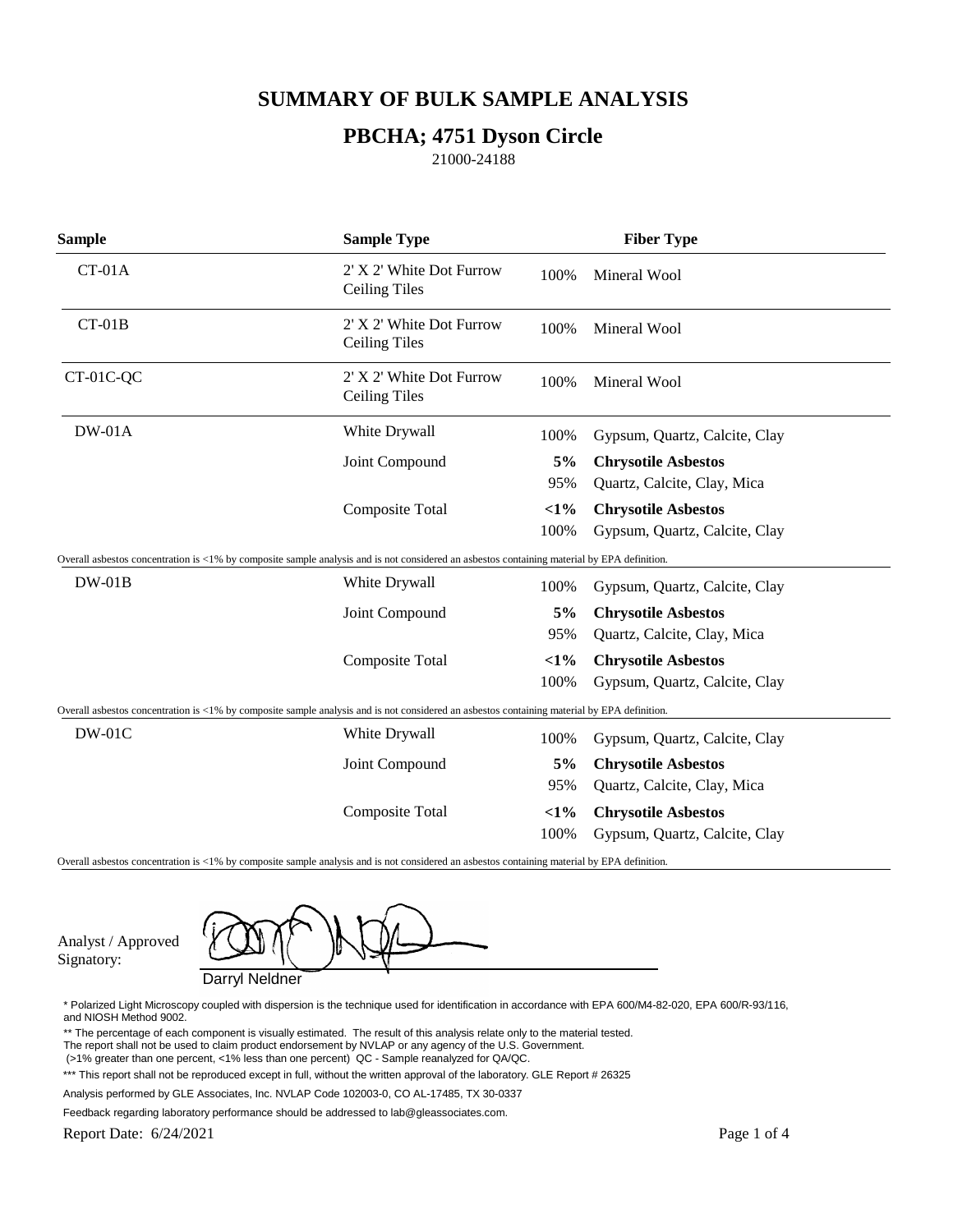#### **PBCHA; 4751 Dyson Circle**

21000-24188

| <b>Sample</b> | <b>Sample Type</b>                            |      | <b>Fiber Type</b>                    |
|---------------|-----------------------------------------------|------|--------------------------------------|
| $FT-01A$      | $12" X 12"$ Tan Floor Tile<br>& Yellow Mastic | 100% | Polymer, Quartz, Calcite, Clay, Mica |
|               | <b>Black Mastic</b>                           | 5%   | <b>Chrysotile Asbestos</b>           |
|               |                                               | 95%  | <b>Bitumen</b>                       |
| $FT-01B$      | 12" X 12" Tan Floor Tile<br>& Yellow Mastic   | 100% | Polymer, Quartz, Calcite, Clay, Mica |
|               | <b>Black Mastic</b>                           |      | Positive Stop/Sample not analyzed    |
| $FT-01C$      | $12" X 12"$ Tan Floor Tile<br>& Yellow Mastic | 100% | Polymer, Quartz, Calcite, Clay, Mica |
|               | <b>Black Mastic</b>                           |      | Positive Stop/Sample not analyzed    |
| $FT-02A$      | 12" X 12" Tan Floor Tile<br>& Tan Mastic      | 100% | Polymer, Quartz, Calcite, Clay, Mica |
| $FT-02B$      | $12" X 12"$ Tan Floor Tile<br>& Tan Mastic    | 100% | Polymer, Quartz, Calcite, Clay, Mica |
| $FT-02C$      | $12" X 12"$ Tan Floor Tile<br>& Tan Mastic    | 100% | Polymer, Quartz, Calcite, Clay, Mica |
| FT-03A-QC     | 12" X 12" White Floor                         | 7%   | <b>Chrysotile Asbestos</b>           |
|               | Tile (Second Layer)                           | 93%  | Polymer, Quartz, Calcite, Clay, Mica |
|               | <b>Black Mastic</b>                           | 5%   | <b>Chrysotile Asbestos</b>           |
|               |                                               | 95%  | <b>Bitumen</b>                       |
|               | <b>Yellow Mastic</b>                          | 100% | Polymer                              |

Analyst / Approved Signatory:

Darryl Neldner

\* Polarized Light Microscopy coupled with dispersion is the technique used for identification in accordance with EPA 600/M4-82-020, EPA 600/R-93/116, and NIOSH Method 9002.

\*\* The percentage of each component is visually estimated. The result of this analysis relate only to the material tested.

- The report shall not be used to claim product endorsement by NVLAP or any agency of the U.S. Government.
- (>1% greater than one percent, <1% less than one percent) QC Sample reanalyzed for QA/QC.

Analysis performed by GLE Associates, Inc. NVLAP Code 102003-0, CO AL-17485, TX 30-0337

Feedback regarding laboratory performance should be addressed to lab@gleassociates.com.

Report Date: 6/24/2021

<sup>\*\*\*</sup> This report shall not be reproduced except in full, without the written approval of the laboratory. GLE Report # 26325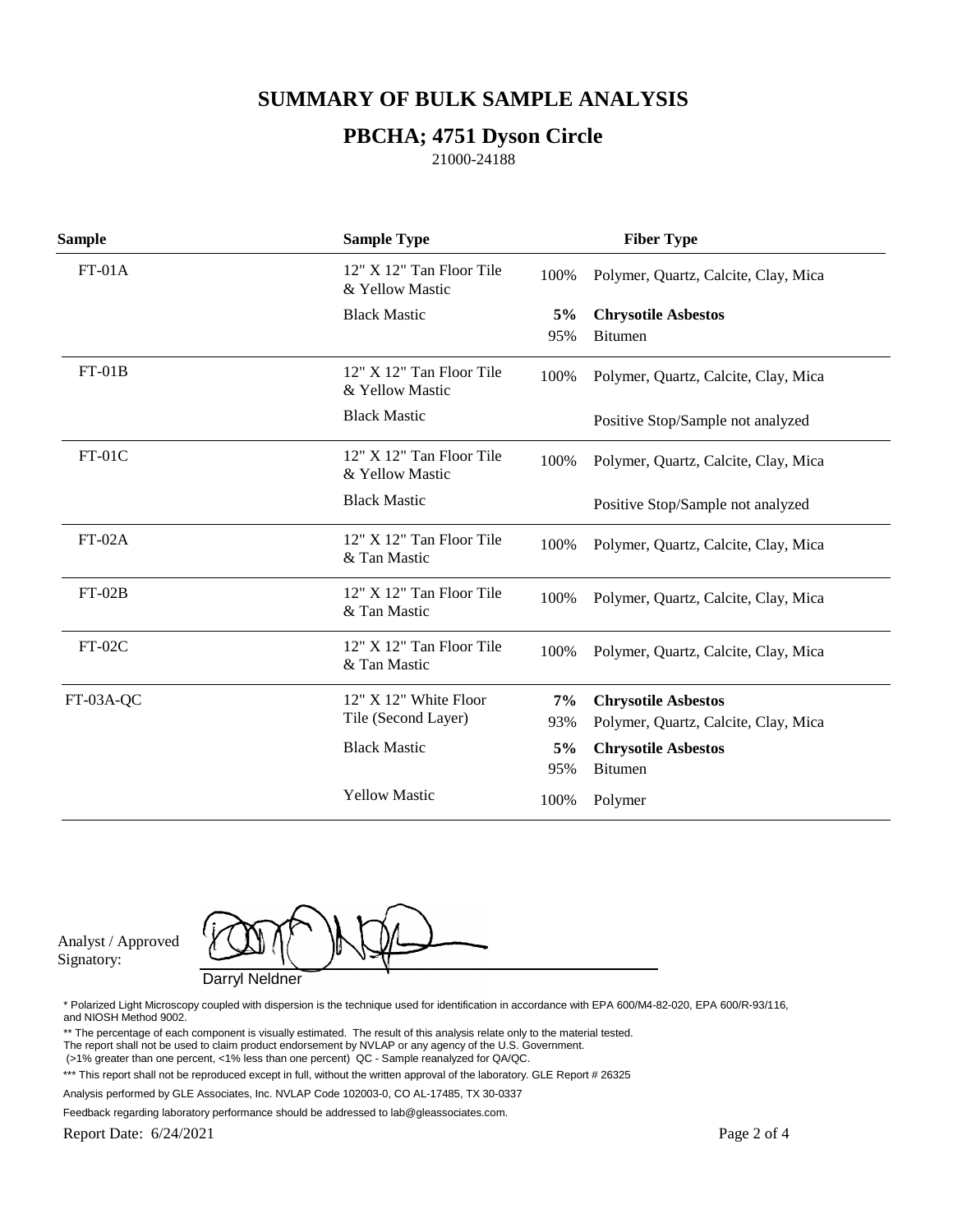#### **PBCHA; 4751 Dyson Circle**

21000-24188

| <b>Sample</b> | <b>Sample Type</b>                                                      |      | <b>Fiber Type</b>                    |
|---------------|-------------------------------------------------------------------------|------|--------------------------------------|
| $FT-03B$      | $12" X 12"$ White Floor<br>Tile (Second Layer) &<br><b>Black Mastic</b> |      | Positive Stop/Sample not analyzed    |
|               | <b>Yellow Mastic</b>                                                    | 100% | Polymer                              |
| $FT-03C$      | 12" X 12" White Floor<br>Tile (Second Layer) &<br><b>Black Mastic</b>   |      | Positive Stop/Sample not analyzed    |
|               | <b>Yellow Mastic</b>                                                    | 100% | Polymer                              |
| $M-01A$       | Brown Vinyl Stair Tread<br>& Tan Mastic                                 | 100% | Polymer                              |
| $M-01B$       | Brown Vinyl Stair Tread<br>& Tan Mastic                                 | 100% | Polymer                              |
| $M-01C$       | Brown Vinyl Stair Tread<br>& Tan Mastic                                 | 100% | Polymer                              |
| $M-02A$       | White Ceramic Wall Tile<br>& Float                                      | 100% | Quartz, Calcite, Clay, Mica          |
| $M-02B$       | White Ceramic Wall Tile<br>& Float                                      | 100% | Quartz, Calcite, Clay, Mica          |
| $M-02C$       | White Ceramic Wall Tile<br>& Float                                      | 100% | Quartz, Calcite, Clay, Mica          |
| $M-03A$       | White Window Caulking                                                   | 100% | Polymer, Quartz, Calcite, Clay, Mica |
| $M-03B-QC$    | White Window Caulking                                                   | 100% | Polymer, Quartz, Calcite, Clay, Mica |

Analyst / Approved Signatory:

Darryl Neldner

\* Polarized Light Microscopy coupled with dispersion is the technique used for identification in accordance with EPA 600/M4-82-020, EPA 600/R-93/116, and NIOSH Method 9002.

\*\* The percentage of each component is visually estimated. The result of this analysis relate only to the material tested.

- The report shall not be used to claim product endorsement by NVLAP or any agency of the U.S. Government.
- (>1% greater than one percent, <1% less than one percent) QC Sample reanalyzed for QA/QC.

Feedback regarding laboratory performance should be addressed to lab@gleassociates.com.

<sup>\*\*\*</sup> This report shall not be reproduced except in full, without the written approval of the laboratory. GLE Report # 26325

Analysis performed by GLE Associates, Inc. NVLAP Code 102003-0, CO AL-17485, TX 30-0337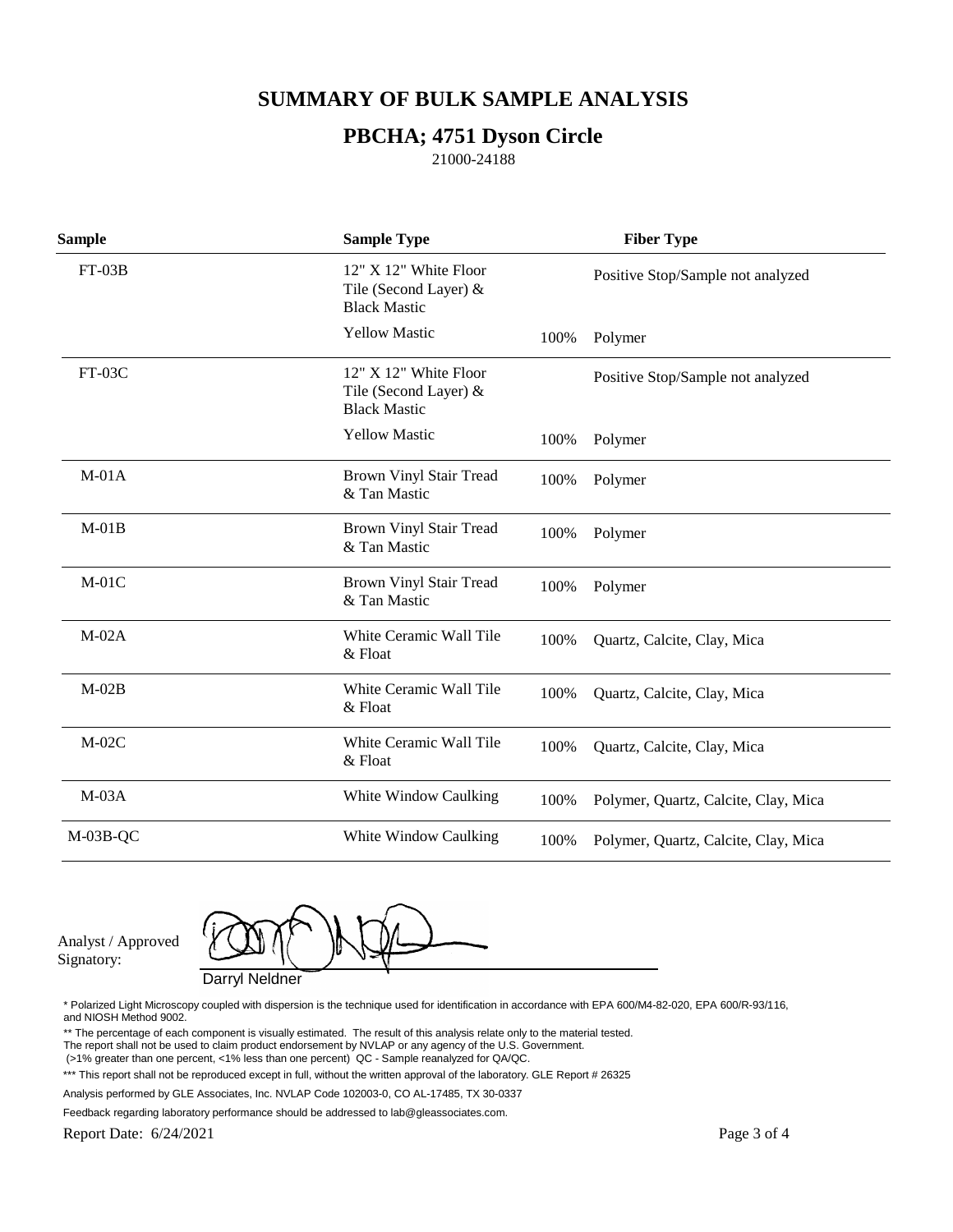#### **PBCHA; 4751 Dyson Circle**

21000-24188

| <b>Sample</b> | <b>Sample Type</b>                            |      | <b>Fiber Type</b>                    |
|---------------|-----------------------------------------------|------|--------------------------------------|
| $M-03C$       | White Window Caulking                         | 100% | Polymer, Quartz, Calcite, Clay, Mica |
| PCT-01A       | White Popcorn Ceiling<br>Texture              | 100% | Polymer, Quartz, Calcite, Clay, Mica |
| $PCT-01B$     | White Popcorn Ceiling<br>Texture              | 100% | Polymer, Quartz, Calcite, Clay, Mica |
| PCT-01C       | White Popcorn Ceiling<br>Texture              | 100% | Polymer, Quartz, Calcite, Clay, Mica |
| $PL-01A$      | Gray Exterior Stucco                          | 100% | Polymer, Quartz, Calcite, Clay, Mica |
| $PL-01B$      | Gray Exterior Stucco                          | 100% | Polymer, Quartz, Calcite, Clay, Mica |
| $PL-01C$      | Gray Exterior Stucco                          | 100% | Polymer, Quartz, Calcite, Clay, Mica |
| $RF-01A$      | <b>Black Roof Flashing</b>                    | 100% | Bitumen, Quartz, Calcite, Mica       |
| $RF-01B$      | <b>Black Roof Flashing</b>                    | 100% | Bitumen, Quartz, Calcite, Mica       |
| RF-01C-QC     | <b>Black Roof Flashing</b>                    | 100% | Bitumen, Quartz, Calcite, Mica       |
| $RS-01A$      | Gray 3-Tab Roof Shingle<br>& Black Felt Paper | 100% | Bitumen, Quartz, Calcite, Mica       |
| $RS-01B$      | Gray 3-Tab Roof Shingle<br>& Black Felt Paper | 100% | Bitumen, Quartz, Calcite, Mica       |
| $RS-01C$      | Gray 3-Tab Roof Shingle<br>& Black Felt Paper | 100% | Bitumen, Quartz, Calcite, Mica       |

Analyst / Approved Signatory:

Darryl Neldner

\* Polarized Light Microscopy coupled with dispersion is the technique used for identification in accordance with EPA 600/M4-82-020, EPA 600/R-93/116, and NIOSH Method 9002.

\*\* The percentage of each component is visually estimated. The result of this analysis relate only to the material tested.

- The report shall not be used to claim product endorsement by NVLAP or any agency of the U.S. Government.
- (>1% greater than one percent, <1% less than one percent) QC Sample reanalyzed for QA/QC.

Analysis performed by GLE Associates, Inc. NVLAP Code 102003-0, CO AL-17485, TX 30-0337

Feedback regarding laboratory performance should be addressed to lab@gleassociates.com.

<sup>\*\*\*</sup> This report shall not be reproduced except in full, without the written approval of the laboratory. GLE Report # 26325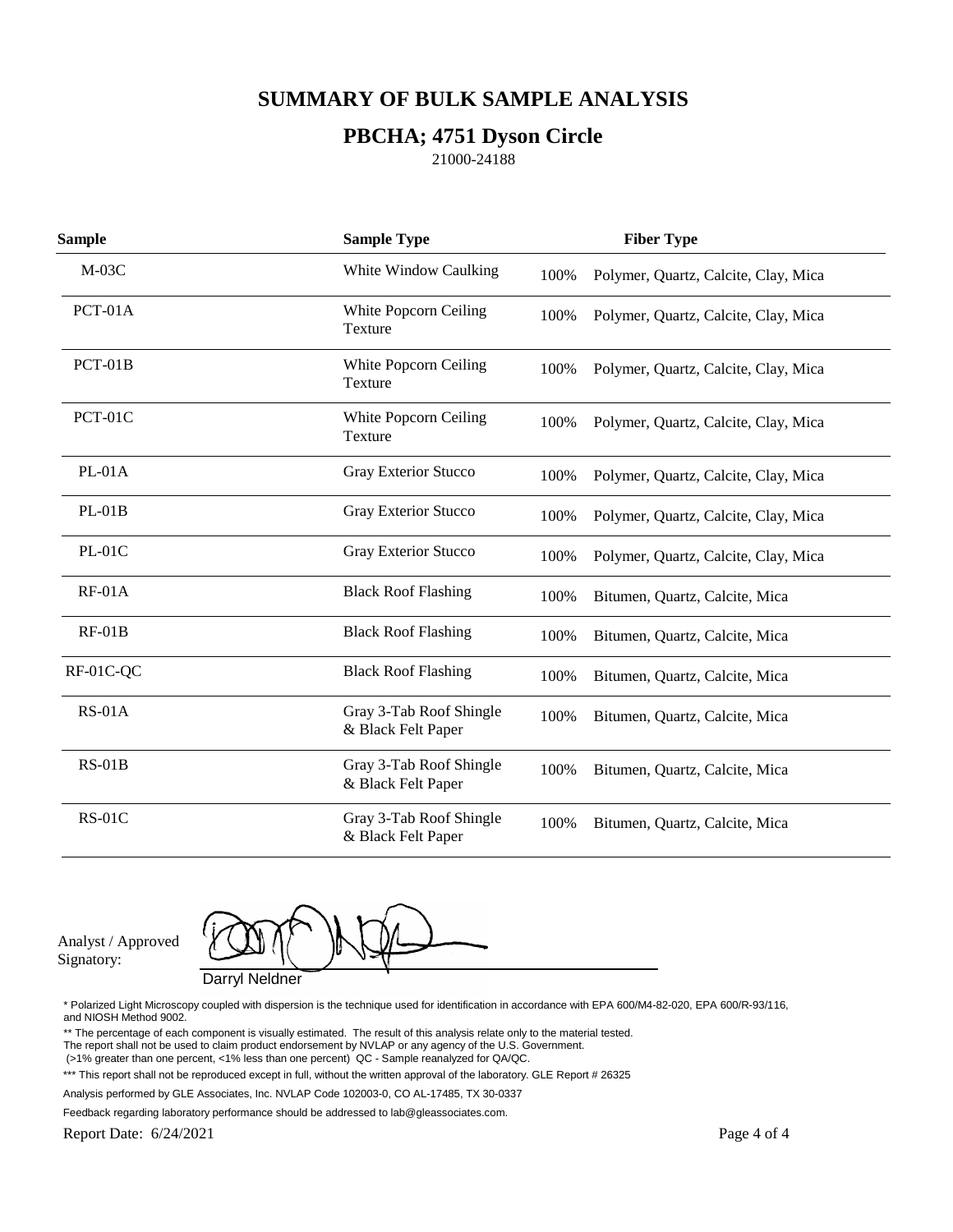#### **CHAIN OF CUSTODY/SAMPLE TRANSMITTAL FORM**



GLE Associates, Inc.<br>1000 NW 65<sup>th</sup> Street, Suite 300-D Ft. Lauderdale, FL 33309<br>PHONE: (954) 968-6414 FAX: (954) 968-6090

| <b>CLIENT:</b>   | <b>PBCHA</b>               |  |     |
|------------------|----------------------------|--|-----|
| <b>PROJECT#:</b> | 21000-24188                |  |     |
| <b>PROJECT:</b>  | 4751 Dyson Circle          |  |     |
|                  | <b>LABORATORY SENT TO:</b> |  | GLE |
| DATE:            | 6/23/2021                  |  |     |

| <b>SAMPLE INFORMATION</b>                                                                      |                                                                           |            |                                    |  |  |
|------------------------------------------------------------------------------------------------|---------------------------------------------------------------------------|------------|------------------------------------|--|--|
| SAMPLE#                                                                                        | <b>DESCRIPTION</b>                                                        | SAMPLE #   | <b>DESCRIPTION</b>                 |  |  |
| CT-01 ABC                                                                                      | White Dot Furrow 2'x2' Ceiling Tiles                                      | $M-02$ ABC | White Ceramic Wall Tile and Float  |  |  |
| DW-01 ABC                                                                                      | White Drywall with Joint Compound                                         | $M-03$ ABC | White Window Caulking              |  |  |
| FT-01 ABC                                                                                      | Tan 12"x12" Floor Tile with Tan and<br>Black Mastic/1st Floor             | PCT-01 ABC | White Popcorn Ceiling Texture      |  |  |
| FT-02 ABC                                                                                      | Tan 12"x12" Floor Tile with Tan<br>Mastic/ $2nd$ Floor                    | PL-01 ABC  | <b>Gray Exterior Stucco</b>        |  |  |
| FT-03 ABC                                                                                      | White 12"x12" Floor Tile (Second<br>Layer) with Black Mastic/ $2nd$ Floor | RF-01 ABC  | <b>Black Roof Flashing</b>         |  |  |
| $M-01$ ABC                                                                                     | Brown Vinyl Stair Tread with Tan                                          | RS-01 ABC  | Gray 3-Tab Roof Shingle with Black |  |  |
|                                                                                                | Mastic                                                                    |            | Felt Paper                         |  |  |
|                                                                                                | <b>IMPORTANT: TOTAL NUMBER OF SAMPLES SUBMITTED</b>                       |            | 36                                 |  |  |
| <b>YES</b><br><b>IMPORTANT: POSITIVE STOP ANALYSIS</b>                                         |                                                                           |            |                                    |  |  |
|                                                                                                | <b>IMPORTANT: E-MAIL RESULTS TO</b>                                       |            | JSimmons/ELongo                    |  |  |
|                                                                                                |                                                                           | NOTE:      |                                    |  |  |
| Turnaround time starts at receipt by lab and does not include weekend or holidays.             |                                                                           |            |                                    |  |  |
| <b>Select Turnaround Time</b><br>X<br>4 Day<br>3 Day<br>48 Hour<br>24 Hour<br>6 Hour<br>3 hour |                                                                           |            |                                    |  |  |
| REPORT RESULTS TO THE ADDRESS ABOVE                                                            |                                                                           |            |                                    |  |  |

| CHAIN OF CUSTODY: GLE ASSOCIATES, INC.             | CHAIN OF CUSTODY: LABORATORY |  |  |  |
|----------------------------------------------------|------------------------------|--|--|--|
| PACKAGED BY: JVeltri                               | <b>SAMPLES RECEIVED BY:</b>  |  |  |  |
| DATE PACKAGED: 6/23/2021                           | DATE:                        |  |  |  |
| METHOD OF TRANSMITTAL: FedEx                       | TIME:                        |  |  |  |
| <b>TRANSMITTED BY: ELongo</b>                      | CONDITION OF PACKAGED SAMPL  |  |  |  |
| CHAIN OF CUSTODY: RETURNED TO GLE ASSOCIATES, INC. |                              |  |  |  |
| <b>RECEIVED BY:</b>                                | DATE:                        |  |  |  |
| <b>INVENTORIED BY:</b>                             | DATE:                        |  |  |  |
| REPACKAGED AND SEALED BY:                          | DATE:                        |  |  |  |
| OΕ<br>PAGE:                                        |                              |  |  |  |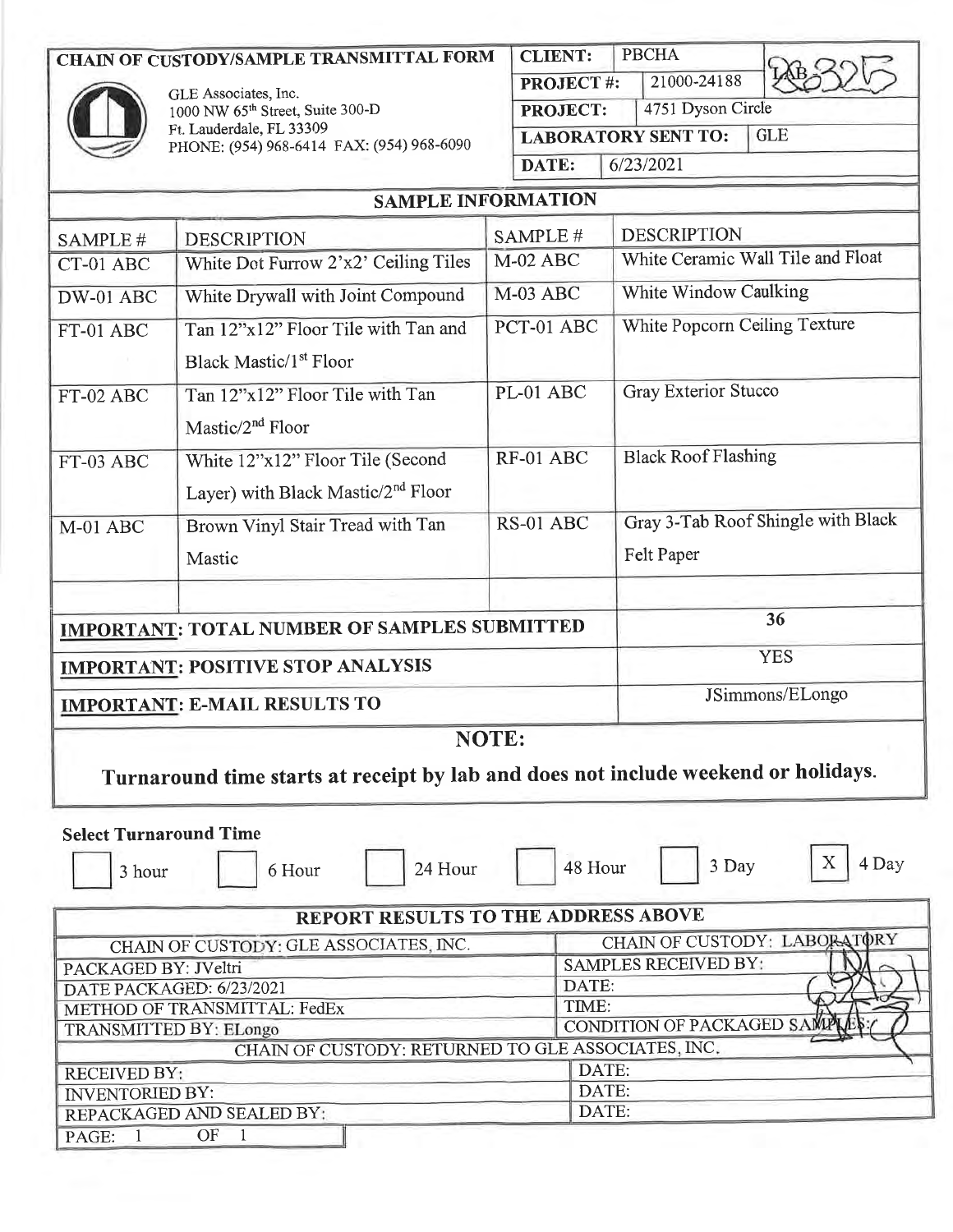**APPENDIX B Personnel and Laboratory Certifications**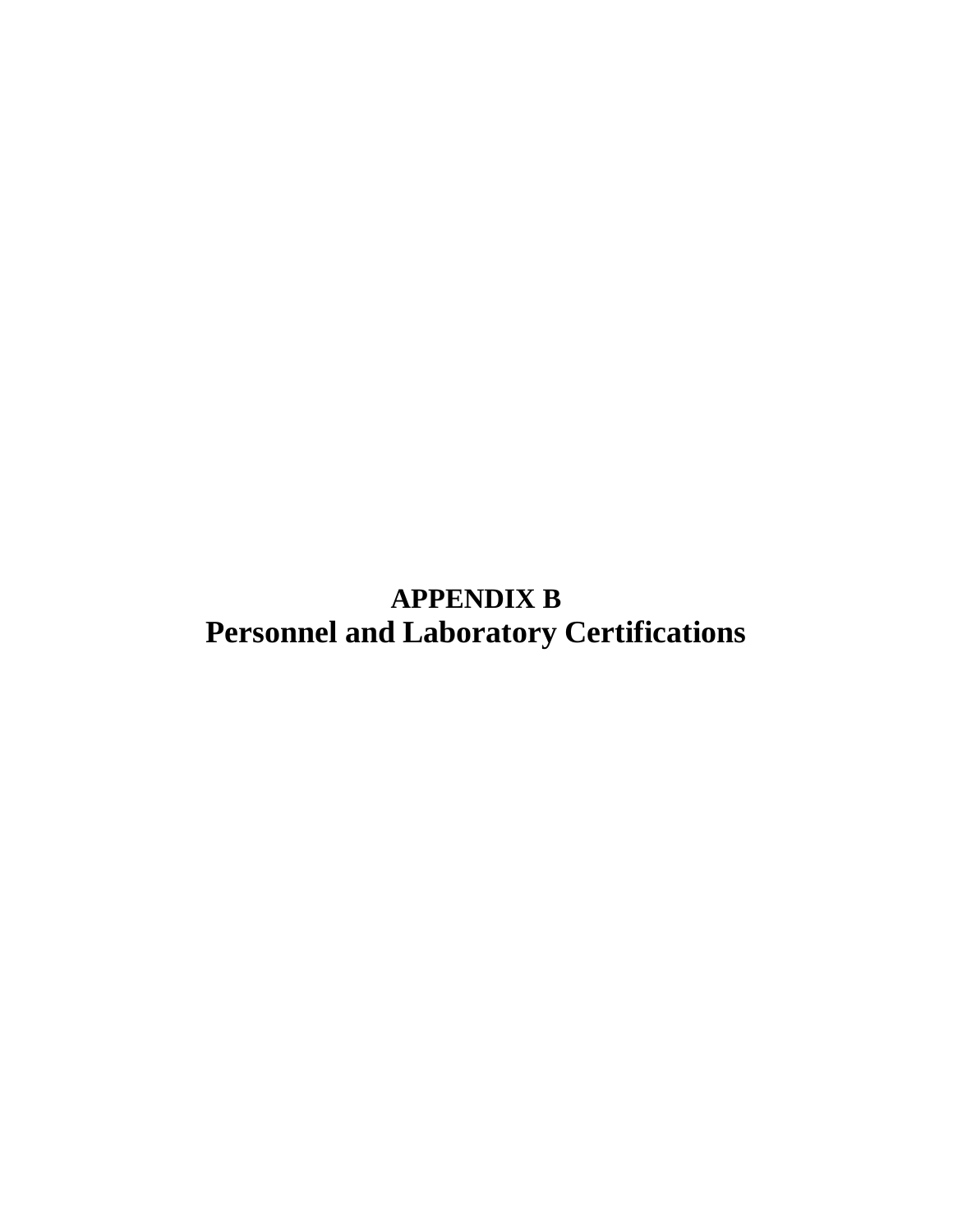Ron DeSantis, Governor

Halsey Beshears, Secretary

### STATE OF FLORIDA DEPARTMENT OF BUSINESS AND PROFESSIONAL REGULATION

### ASBESTOS LICENSING UNIT

THE ASBESTOS BUSINESS ORGANIZATION HEREIN IS LICENSED UNDER THEPROVISIONS OF CHAPTER 469, FLORIDA STATUTES



LICENSE NUMBER: ZA0000034

### EXPIRATION DATE: NOVEMBER 30, 2021

[Always verify licenses online at MyFloridaLicense.com](https://www.myfloridalicense.com/LicenseDetail.asp?SID=&id=2c9db36082555fee1afe88b159c9ca06)

Do not alter this document in any form.

This is your license. It is unlawful for anyone other than the licensee to use this document.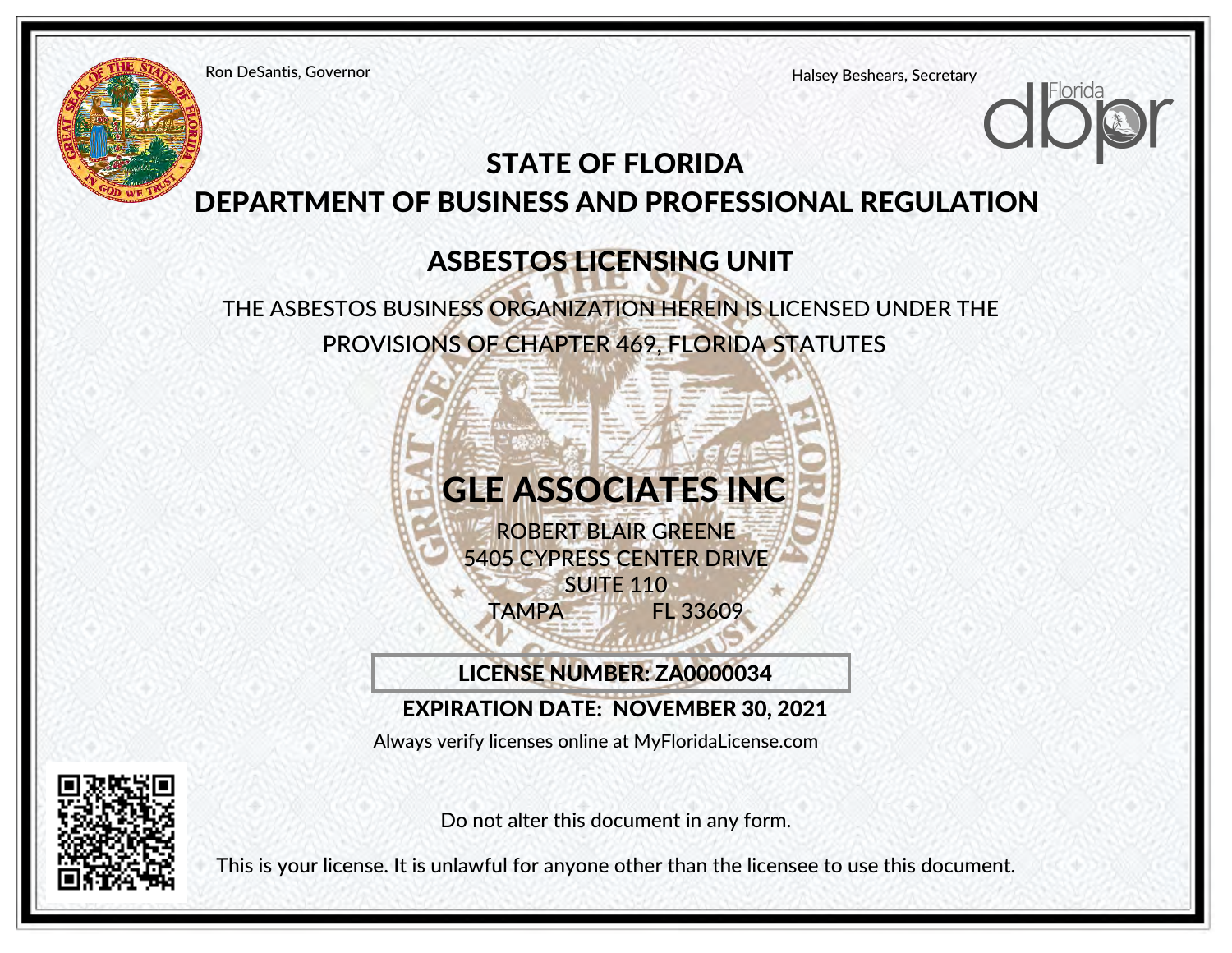Ron DeSantis, Governor

Halsey Beshears, Secretary

### STATE OF FLORIDA DEPARTMENT OF BUSINESS AND PROFESSIONAL REGULATION

### ASBESTOS LICENSING UNIT

THE ASBESTOS CONSULTANT - ENGINEER HEREIN IS LICENSED UNDER THEPROVISIONS OF CHAPTER 469, FLORIDA STATUTES



LICENSE NUMBER: EA0000009

### EXPIRATION DATE: NOVEMBER 30, 2022

[Always verify licenses online at MyFloridaLicense.com](https://www.myfloridalicense.com/LicenseDetail.asp?SID=&id=10324f95ba50b55978623c96241000ac)



Do not alter this document in any form.

This is your license. It is unlawful for anyone other than the licensee to use this document.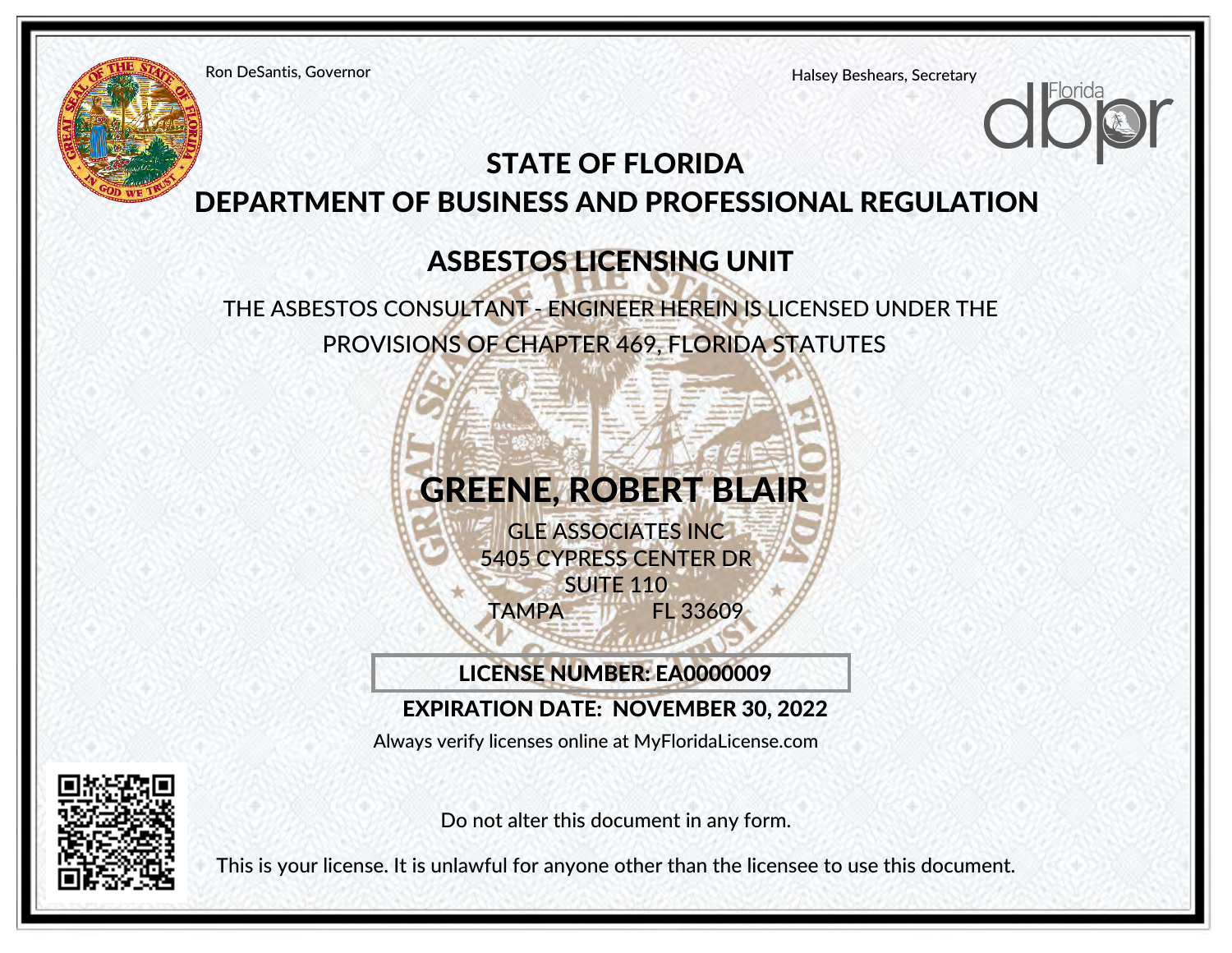

### GLE Associates, Inc. FL 49-0001218

WWW.ETERWWW.22ERWWW.22ERWWW.22ERWWW.22ERWWW.22ERWWW.22ERWWW.

5405 Cypress Center Drive ~ Suite  $110 - Tampa$ , Florida 33609 ~ (813) 241-8350

certifies that

### Joshua Veltri

has completed the requisite training for **ASBESTOS INSPECTOR REFRESHER** accreditation under TSCA Title II Course No.: FL 49-0002824

conducted on

May 13, 2021

at

### TAMPA, FLORIDA

**Certificate Number** 

6511

Passed Exam with score of 70% or better.

EPA Accreditation Expires: May 13, 2022

in Milate

Instructor

**GLE** Associates, Inc.

Robert B. Greene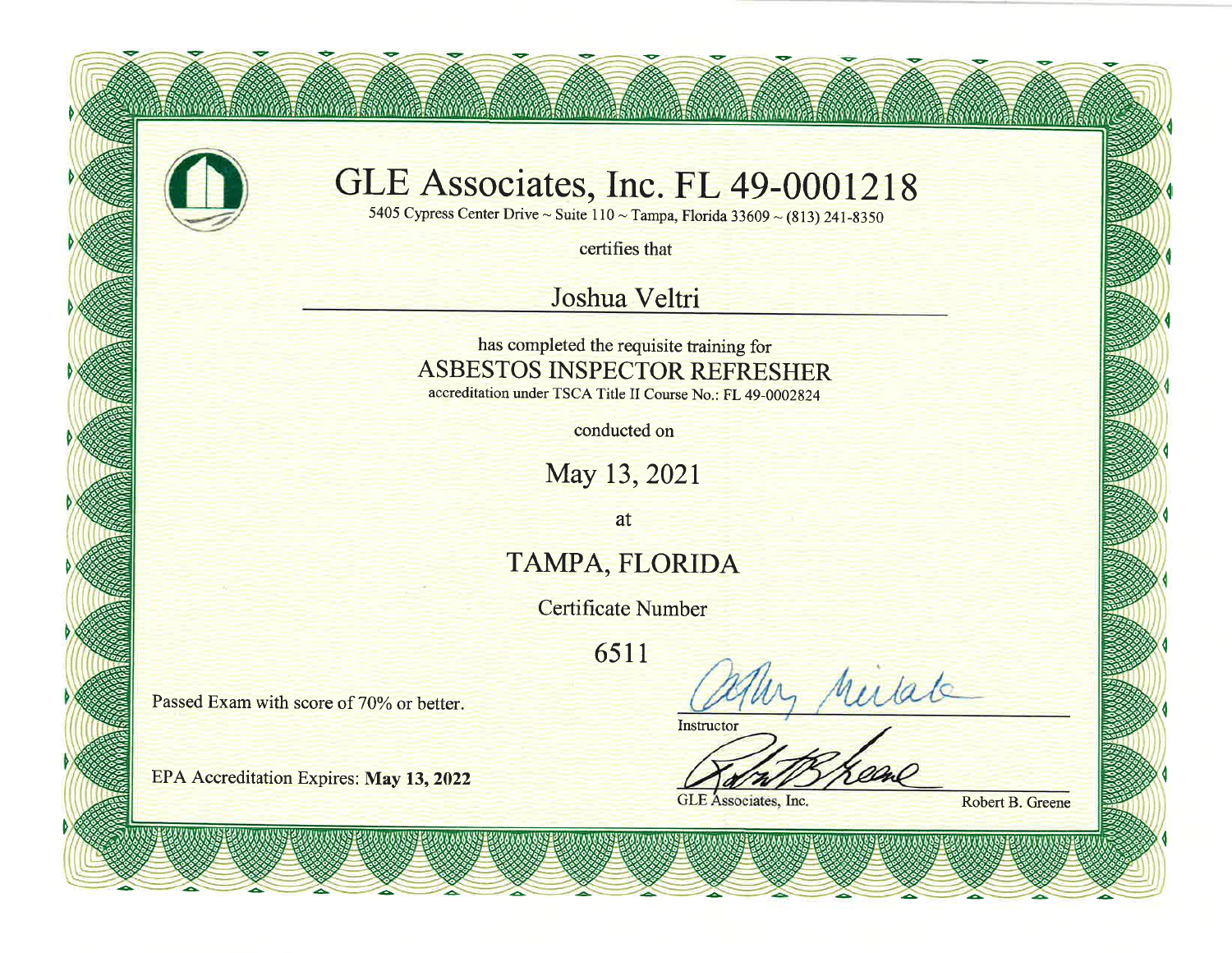### **United States Department of Commerce National Institute of Standards and Technology**



## Certificate of Accreditation to ISO/IEC 17025:2017

### **NVLAP LAB CODE: 102003-0**

### **GLE Associates, Inc.**

Tampa, FL

is accredited by the National Voluntary Laboratory Accreditation Program for specific services, listed on the Scope of Accreditation, for:

### **Asbestos Fiber Analysis**

This laboratory is accredited in accordance with the recognized International Standard ISO/IEC 17025:2017. This accreditation demonstrates technical competence for a defined scope and the operation of a laboratory quality management system (refer to joint ISO-ILAC-IAF Communique dated January 2009).

2021-04-01 through 2022-03-31

**Effective Dates** 



For the National Voluntary Laboratory Accreditation Program